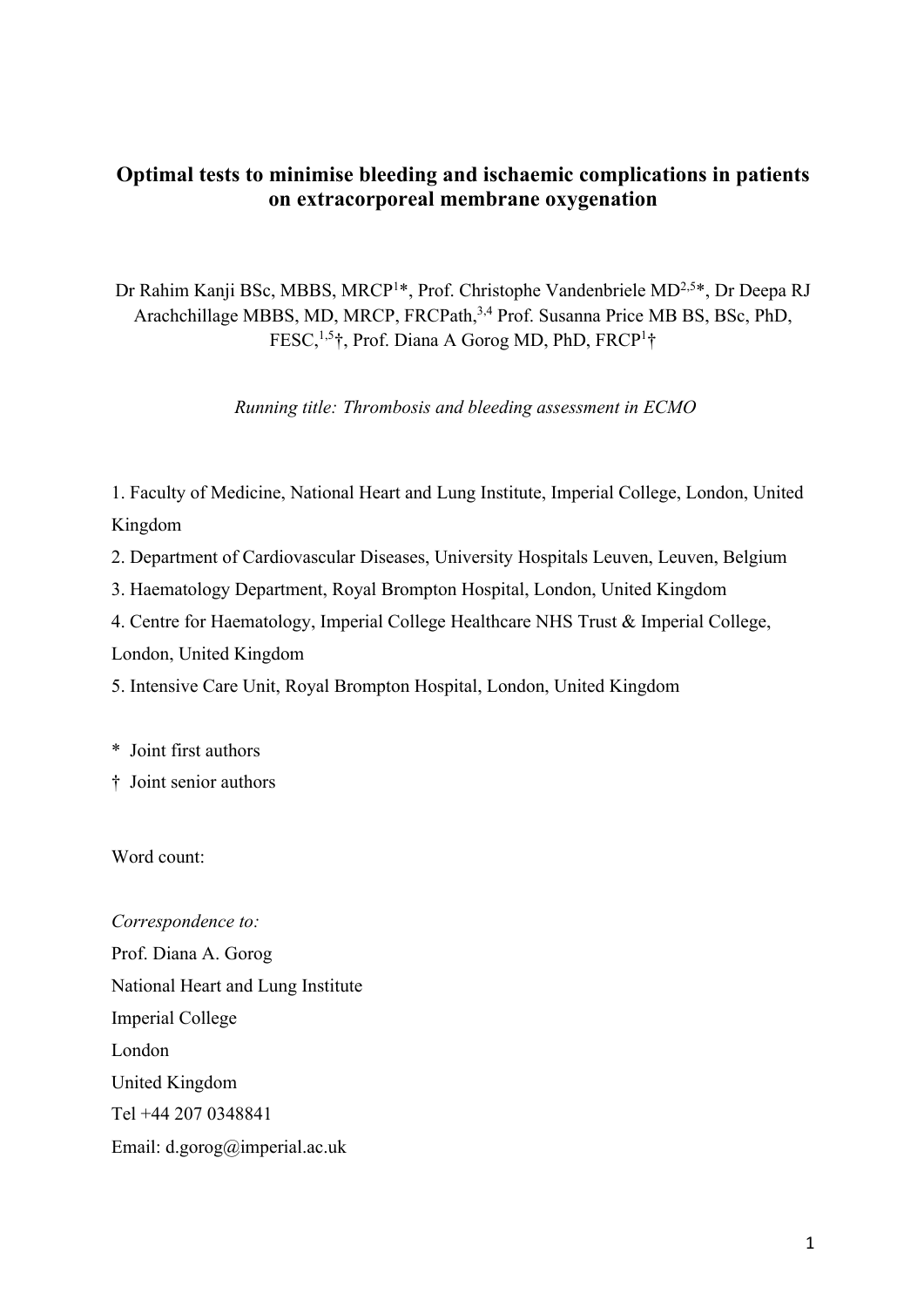# **Declarations**

**Funding:** this work was not externally funded

**Conflict of interest statement:** The authors have no conflicts of interest to declare pertaining to this manuscript.

**Ethics approval:** not applicable

**Consent to participate:** not applicable

**Consent for publication:** not applicable

**Availability of data and material:** not applicable

**Authors' contributions:** DAG and SP are responsible for the paper conception and design. CV and RK performed the literature search and data analysis and prepared the first draft. DRJA provided the haemostasis management algorithm. DAG, CV, DRJA and SP all critically reviewed and revised the paper. All authors have approved the final version of the manuscript.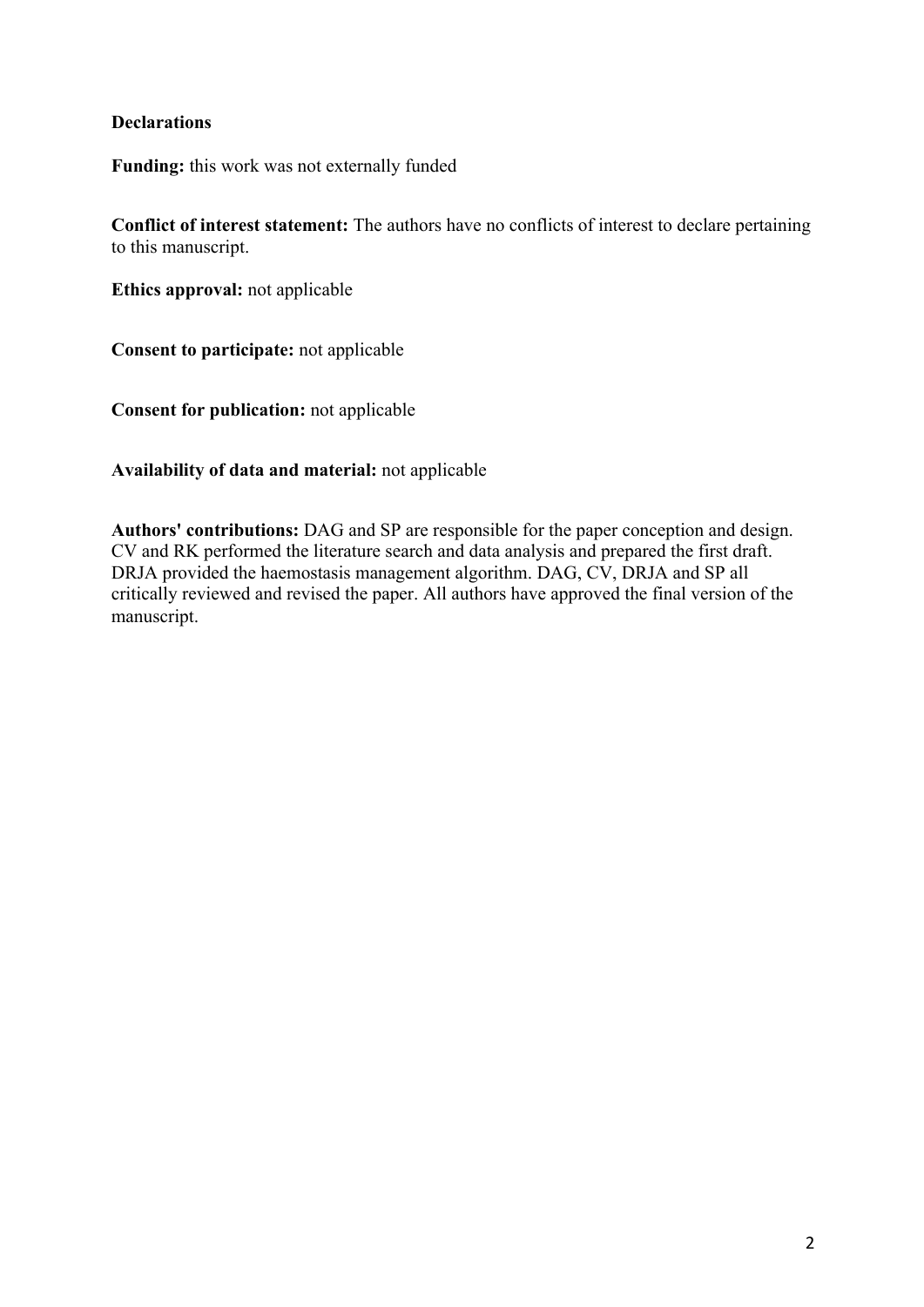**Keywords:** mechanical circulatory support, thrombosis, bleeding, heparin, anticoagulation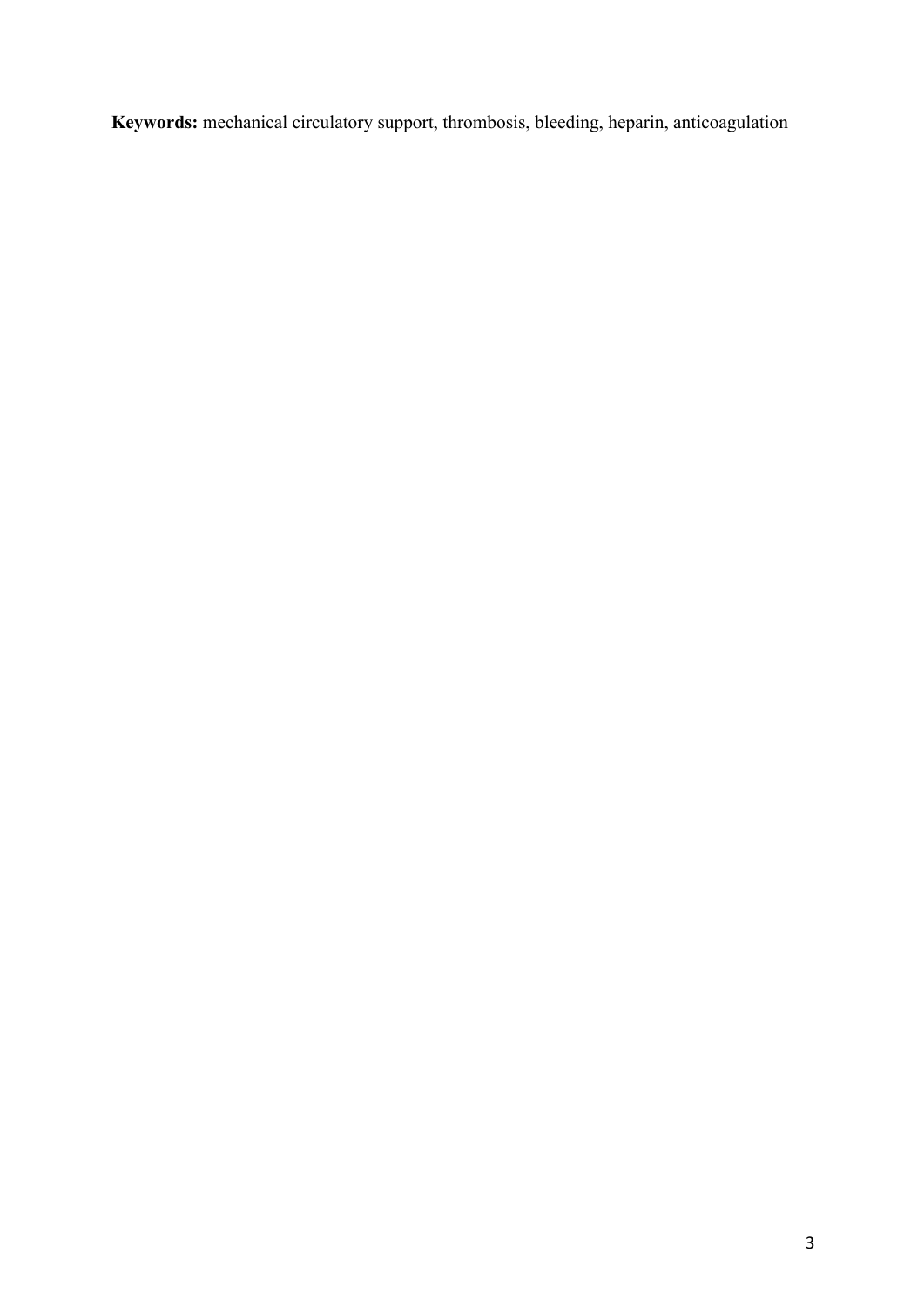Take home message:

Patients receiving extracorporeal membrane oxygenation (ECMO) have a very high frequency of bleeding and ischaemic complications that often jeopardize the patient's outcome and monitoring of antithrombotic therapy can be very challenging.

We describe the selection of complementary tests which can collectively assess heparineffect, coagulation, platelet function and platelet aggregation, with supporting evidence in ECMO, to enable personalised management and optimise outcomes.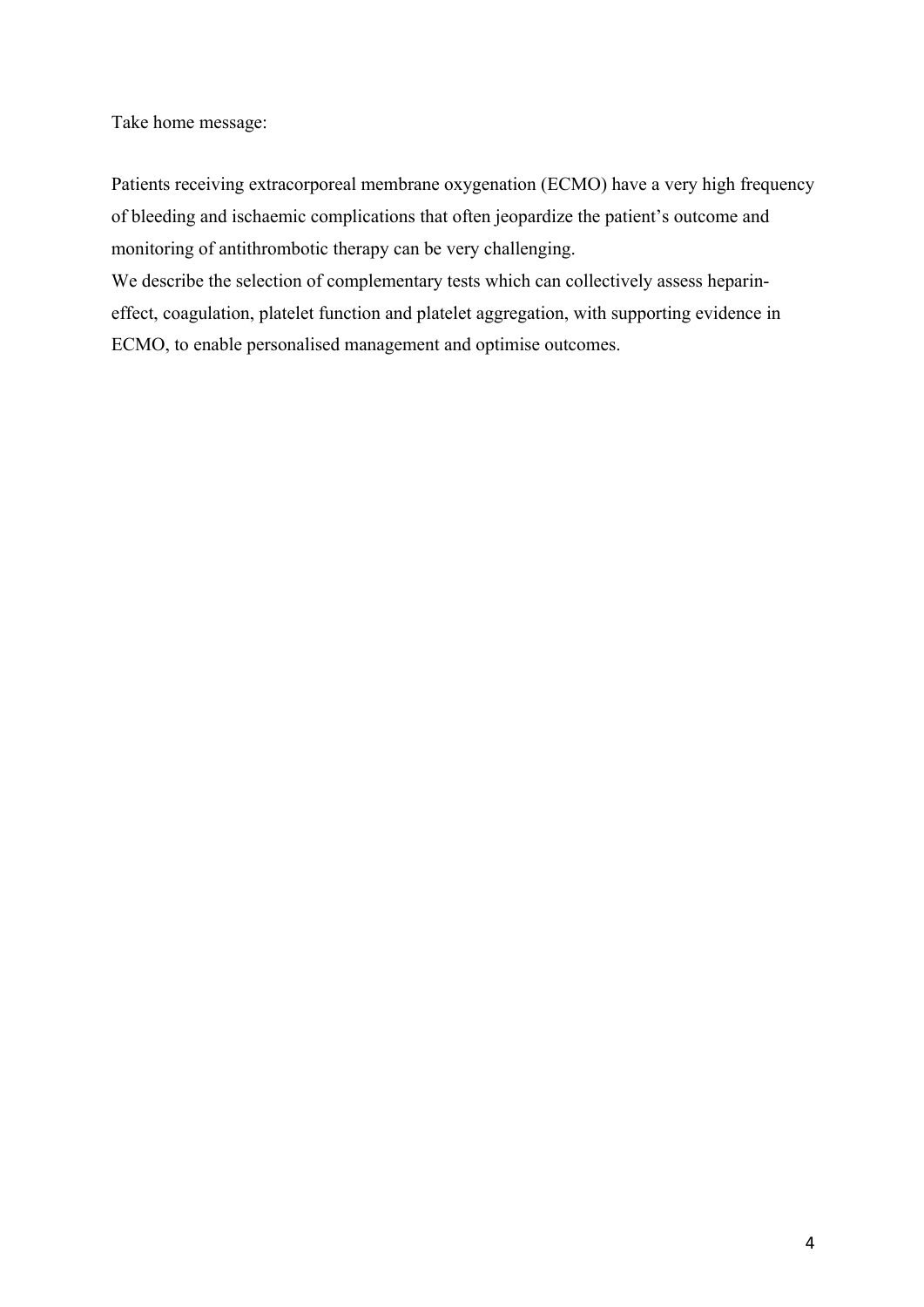# **Abbreviations**

- ACT activated clotting time
- anti-Xa anti-Factor Xa level
- aPTT activated partial thromboplastin time
- AT antithrombin
- AVWS acquired von Willebrand syndrome
- ECMO extracorporeal membrane oxygenation
- ETP endogenous thrombin potential
- HMWM high molecular weight multimers
- HIT heparin-induced thrombocytopenia
- HR heparin resistance
- LTA light transmission aggregometry
- MCF maximum clot firmness
- MCS mechanical circulatory support
- MEA multiple electrode aggregometry
- TG thrombin generation
- UFH unfractionated heparin
- VA veno-arterial
- VV veno-venous
- vWF von Willebrand Factor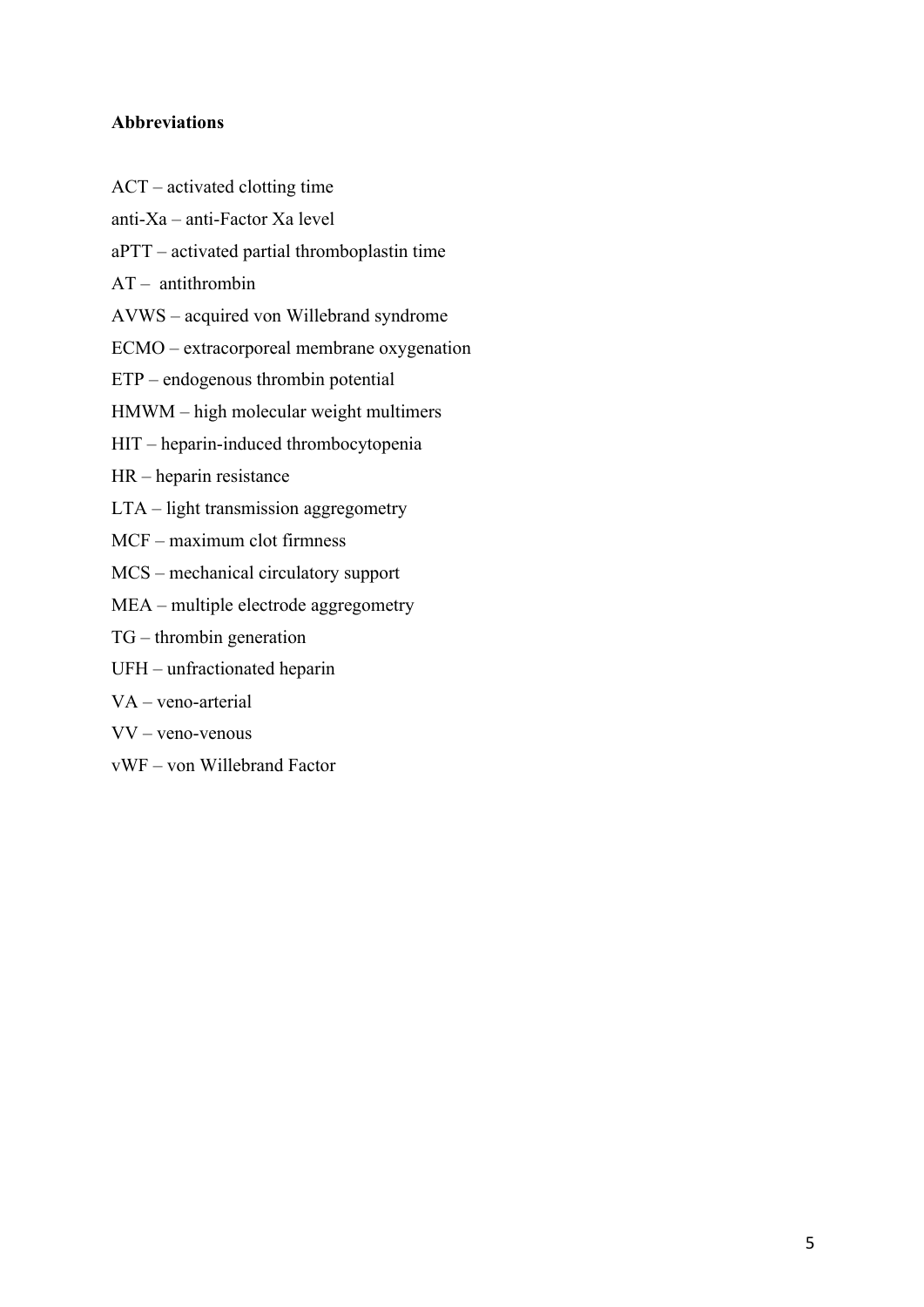#### **Abstract**

Patients supported with extracorporeal membrane oxygenation (ECMO) experience a very high frequency of bleeding and ischaemic complications, including stroke and systemic embolism. These patients require systemic anticoagulation, mainly with unfractionated heparin (UFH) to prevent clotting of the circuit and reduce the risk of arterial or venous thrombosis. Monitoring of UFH can be very challenging. Whilst most centres routinely monitor the activated clotting time and activated partial thromboplastin time (aPTT) to assess UFH, measurement of anti-Xa level best correlates with heparin dose, and appears predictive of circuit thrombosis, although aPTT may be a better predictor of bleeding. Although monitoring of prothrombin time, platelet count and fibrinogen is routinely undertaken to assess haemostasis, there is no clear guidance available regarding the optimal test.

Additional tests, including antithrombin level and thromboelastography can be used for risk stratification of patients to try and predict the risks of thrombosis and bleeding. Each has their specific role, strengths and limitations. Increased thrombin generation may have a role in predicting thrombosis. Acquired von Willebrand syndrome is frequent with ECMO, contributing to bleeding risk and can be detected by assessing the von Willebrand factor activity to antigen ratio, whilst the Platelet Function Analyzer can be used in urgent situations to detect this, with high negative predictive value. Tests of platelet aggregation can aid the prediction bleeding.

In order to personalise management, a selection of complementary tests to collectively assess heparin-effect, coagulation, platelet function and platelet aggregation is proposed, in order to optimise clinical outcomes in these high-risk patients.

*Word count: 250*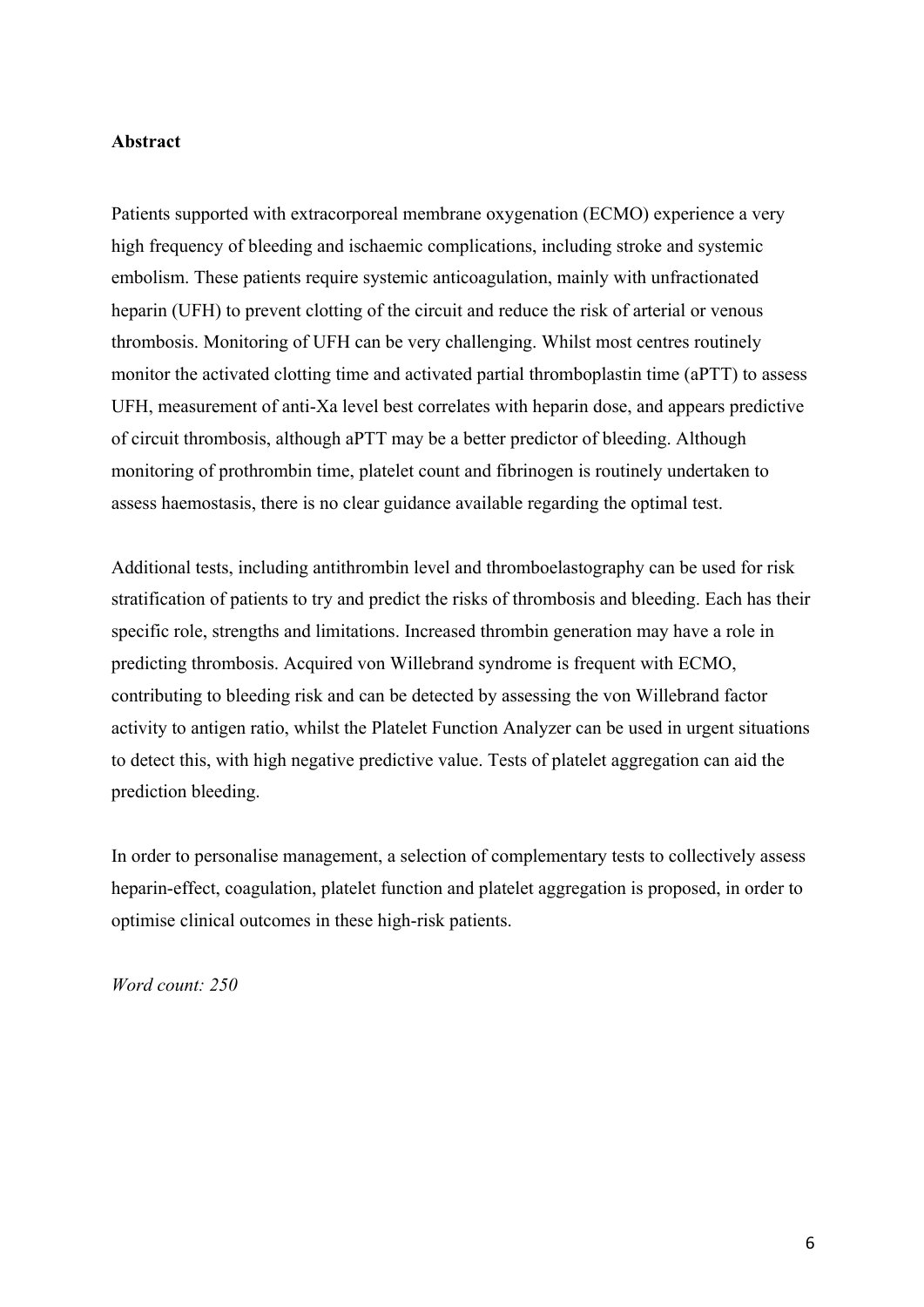### **Introduction**

Both bleeding and ischaemic complications are frequent in patients on mechanical circulatory support (MCS). A meta-analysis of 1,866 adult patients with cardiogenic shock treated with extracorporeal membrane oxygenation (ECMO) reported major or significant bleeding in  $40.8\%$  of patients, lower limb ischemia in 16.9% and stroke in 5.9% of patients.<sup>1</sup> In patients receiving MCS, the artificial surface of the circuit activates the contact pathway of the coagulation cascade and, in combination with the inflammatory response, is an ongoing driver of thrombosis (Figure 1). At the same time, over-anticoagulation, low platelet count and/or acquired platelet dysfunction due to loss of platelet receptors through the MCS and acquired von Willebrand syndrome (AVWS), all contribute to an increased risk of bleeding. AVWS is frequent with ECMO and can greatly exacerbate bleeding.

Maintaining optimal haemostasis and preventing significant bleeding and thrombosis are key aspects of managing patients receiving ECMO. Anticoagulation is essential for left-sided support to prevent thrombotic complications and reduce the risk of systemic embolism, including stroke or limb ischemia.<sup>2</sup> This is usually achieved with intravenous unfractionated heparin (UFH), $<sup>2</sup>$  or the direct thrombin inhibitors bivalirudin or argatroban when UFH is</sup> contraindicated, such as in the case of allergy to UFH/heparin-induced thrombocytopenia (HIT), or in patients with severe acute antithrombin (AT) deficiency when treatment with AT concentrate is also an option. There are no randomised controlled trials to guide anticoagulation targets in patients on ECMO.

Maintaining optimal anticoagulation is challenging, as monitoring of UFH can be difficult in patients on MCS<sup>2</sup> and the ideal strategy for monitoring remains unknown. In addition to assessing the effect of anticoagulation, it is also important to assess the overall haemostatic profile, in order to assess bleeding and thrombosis risk (Figure 1). Platelets play a major role in both primary and secondary haemostasis, and thrombocytopoenia and/or impaired platelet function can contribute to the excess bleeding risk.

Depending on the centre, the method used for monitoring UFH varies, and may relate to the availability of the tests, as well as to clinician preference. The most commonly used tests include the activated clotting time (ACT), activated partial thromboplastin time (aPTT) and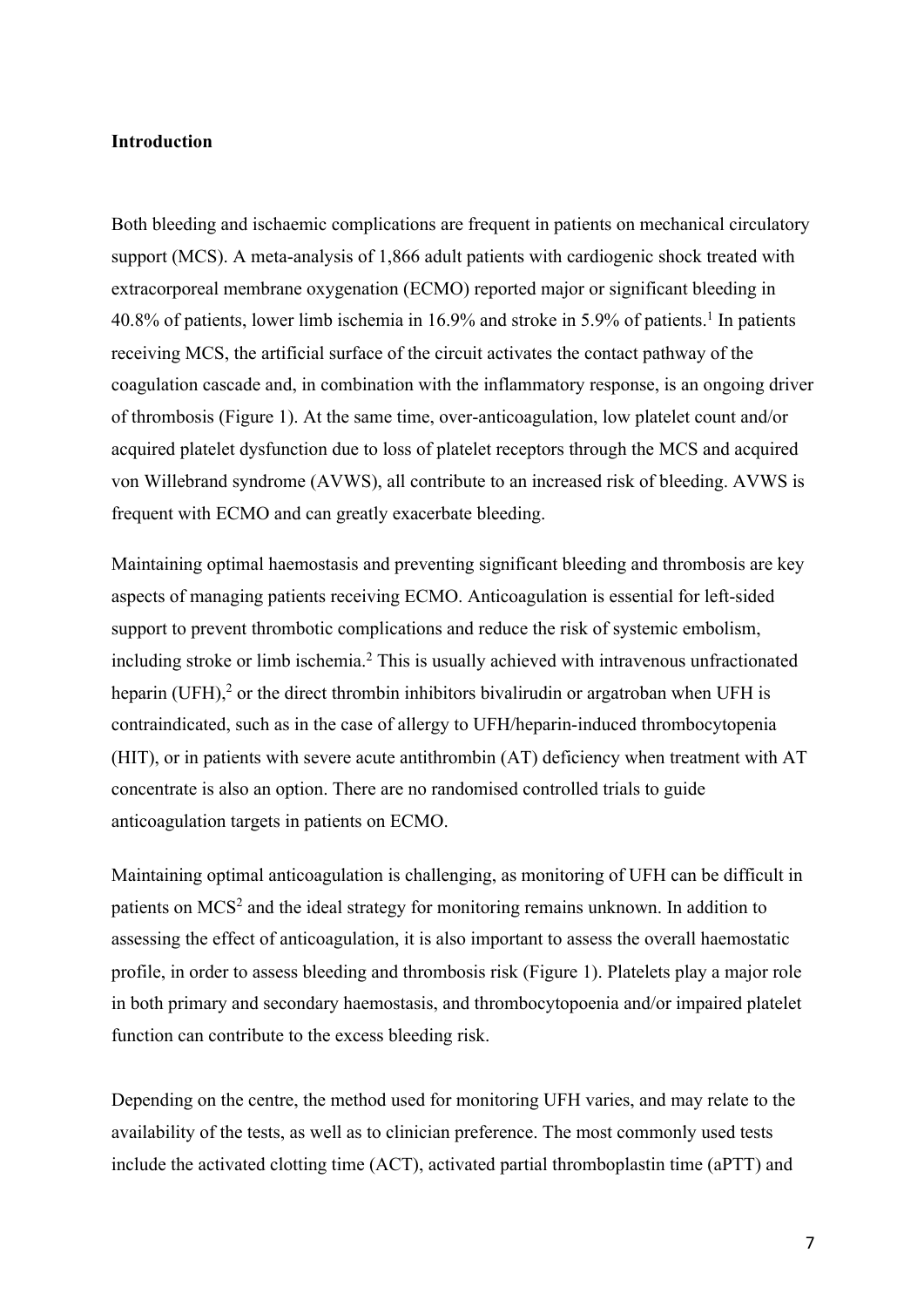heparin levels as measured by anti-factor Xa level (anti-Xa). Furthermore, to assess haemostasis, most centres offering ECMO routinely check prothrombin time (PT) and fibrinogen. <sup>2</sup> Additionally, measurement of AT level and thromboelastography (TEG), as an assessment of global haemostasis, are reported to be used variably, or on an "as needed" basis. Newer tests are also available, but their role is often not well understood.

There are currently no guidelines regarding the optimal assessment of patients on ECMO. The aim of this review is to present available tests to assess the anticoagulant intensity of UFH and other haemostatic tests to predict bleeding and thrombosis, in order to provide guidance to practicing clinicians.

We performed a literature search using the MEDLINE/PubMed database, including articles published online from inception until January 2020. The search strategy is described in Appendix 1. As this is a narrative review, included articles were selected based on the authors' joint subjective determination of relevance to the overall theme of this paper and the most pertinent articles informing clinical practice were referenced.

## **Assessing anticoagulant effect**

The optimal anticoagulant monitoring strategy for UFH in patients receiving ECMO is undefined (Table 1). Overall, the dose of UFH best correlates with the anti-Xa level, however, whether levels relate to bleeding and thrombosis is not established in large studies. A study in paediatric ECMO patients reported poor correlation between UFH dose and either anti-Xa level ( $p=0.1$ ,  $p<0.0001$ ) or aPTT ( $p=0.26$ ,  $p<0.0001$ ). Anti-Xa level and aPTT were weakly correlated ( $p=0.38$ ,  $p<0.0001$ ) and neither was related to survival or haemorrhagic and thrombotic complications. 3

### *Activated Clotting Time (ACT)*

In the critical care setting, UFH dose has previously been titrated to the measurement of the ACT, a widely available point-of-care assay.<sup>2</sup> Performed on whole blood after addition of an activator (e.g. kaolin), it provides a rapid assessment of the adequacy of anticoagulation when high dose UFH is used. However, it may not provide an accurate measure of UFH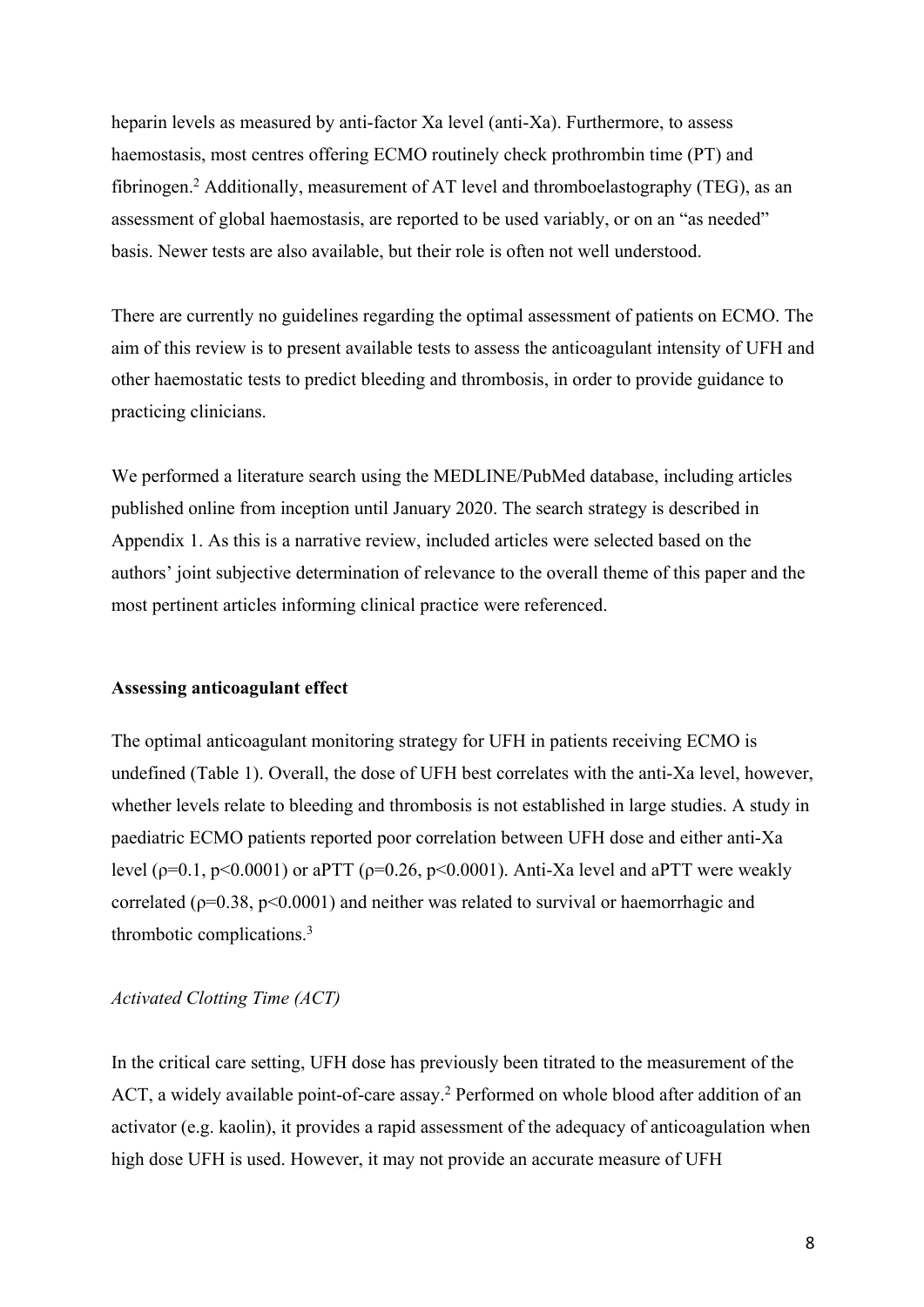anticoagulant effect as a result of various confounding factors which are more marked in critically-ill patients, including liver failure, haemodilution, thrombocytopenia, hypothermia, extreme fibrinogen levels, inflammation, lupus anticoagulant, and consumptive coagulopathy.4 Although routinely used, its effectiveness to guide anticoagulation in this patient group has never been prospectively studied. Numerous reports indicate that monitoring UFH with ACT alone leads to suboptimal anticoagulation during MCS. In 46 adult patients on veno-arterial (VA) or veno-venous (VV) ECMO, heparin dose correlated better with aPTT than ACT.<sup>5</sup> In paediatric patients receiving ECMO with comparable ACT levels, a 0.01 IU/ml decrease in anti-Xa level was shown to increase the risk of circuit thrombosis by 5%. <sup>6</sup> In a retrospective analysis of 604 children on ECMO monitored with ACT in the range 180-220 seconds, there was an improved survival with increased heparin dose and ACT did not correlate with heparin dose, implying that ACT may be too insensitive to guide systemic anticoagulation.7

## *Activated Partial Thromboplastin Time (aPTT)*

Although the aPTT is a commonly-used, inexpensive and readily available test, it may not provide an accurate measure of the amount of UFH present because of various confounding factors including both pre-analytical and analytical variables. The aPTT is measured by adding a surface activator and calcium to citrated plasma. Both laboratory and point-of-care aPTT tests are available. In the intensive care setting, aPTT correlates better with heparin concentration than ACT, although the optimal aPTT target range and the correlation between aPTT and bleeding risk in patients on ECMO remains unclear.<sup>5,8</sup> Both laboratory and pointof-care aPTT tests correlate poorly with heparin anti-Xa levels. Although a number of studies have shown that elevated aPTT level is a better predictor of bleeding than anti-Xa level. In a study of 539 adult in-patients treated with UFH, discordant aPTT and anti-Xa values were found in 42% of paired samples. <sup>9</sup> In these patients, a disproportionately higher aPTT was associated with increased bleeding  $(9\% \text{ vs } 3\%, p=0.03)$  and 30-day mortality  $(14\% \text{ vs } 5\%,$ p=0.02). In a prospective study of 202 paediatric patients undergoing cardiac surgery, an elevated aPTT, but not anti-Xa level was associated with bleeding.<sup>10</sup> In a retrospective analysis of 149 adult patients on ECMO (111 VA and 38 VV), higher aPTT levels were independently associated with bleeding.<sup>11</sup> These findings may be a reflection of intrinsic coagulation abnormalities rather than the direct effect of UFH.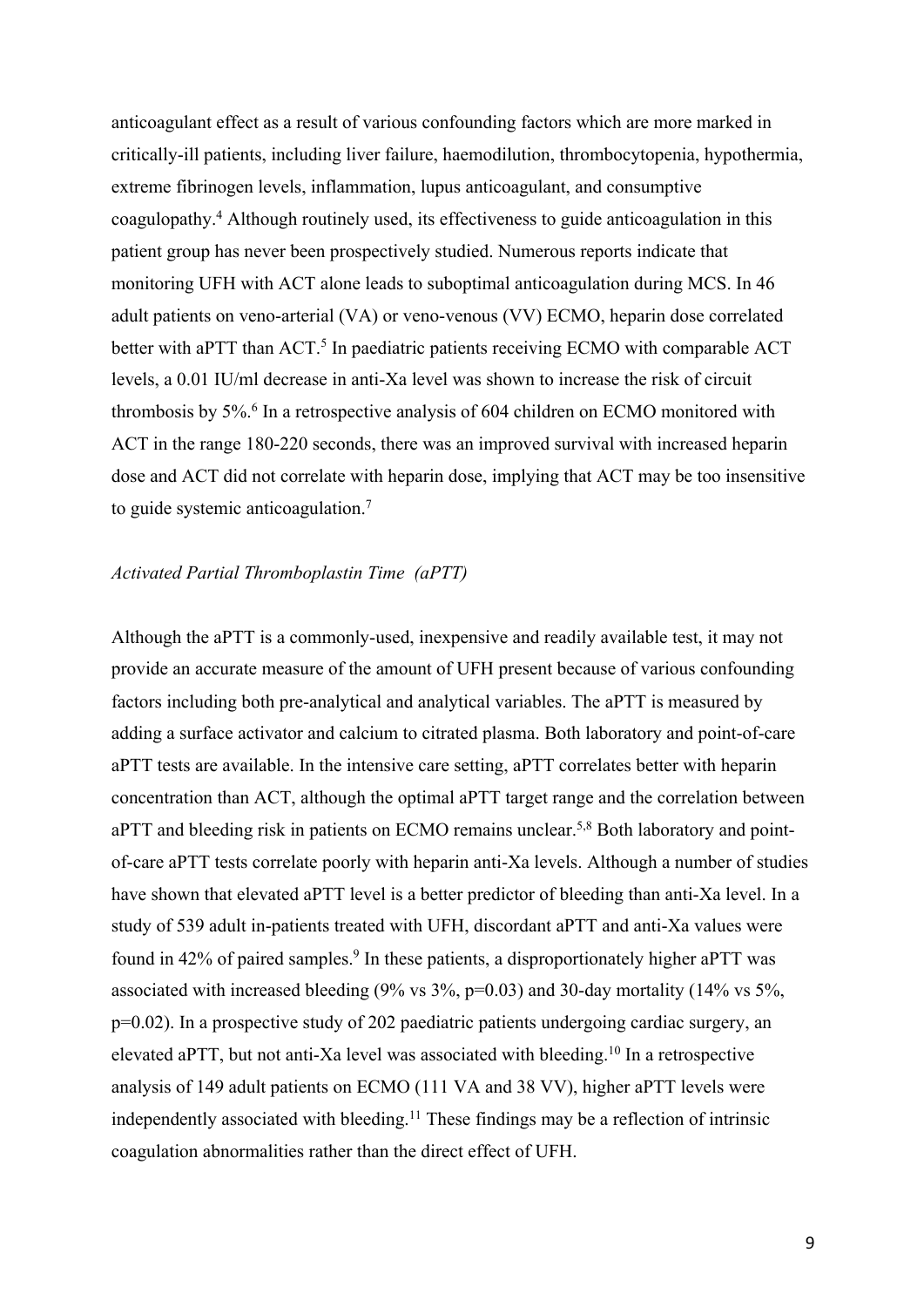There is significant variability in aPTT readings between laboratories, different instruments and even between reagents. The American College of Chest Physicians recommends the determination of aPTT goal ranges for individual institutions based on heparin (anti-Xa) levels, indicating that heparin level monitoring may be a superior approach.<sup>12</sup>

#### *Anti-Factor Xa level (anti-Xa)*

The anti-Xa assay evaluates the dose of heparin available in the circulation and may be considered a surrogate measurement of the overall anticoagulant activity of UFH. The assay measures the ability of a patient's plasma to inhibit exogenous added FXa, hydrolyzing its synthetic substrate (chromogenic assay) or the anti-Xa activity is measured by performing an aPTT-based FX assay on each dilution without exogenous FXa (clotting based assay). Heparin anti-Xa assay that does not contain exogenous AT may give a more accurate estimation of anticoagulation in plasma, thus reflecting the *in vivo* UFH effect for the specific patient.13 However, it may not detect all the heparin present in that sample. Some chromogenic anti-Xa assays involve the addition of exogenous AT, which may increase the measured anti-Xa activity, whilst ones that do not add exogenous AT, and the latter maybe considered a more physiological assessment.14 However, although anti-Xa assays with added AT trend higher than those without, a recent paper found good correlation between the two types of anti-Xa platforms in paediatric patients treated with low molecular weight heparin even when AT activity was  $\leq 70\%$ .<sup>15</sup>

However, while the anti-Xa level is a direct measure of heparin effect, it does not reflect overall haemostatic status, which may depend on the amount of thrombin/AT and procoagulant drivers. It is an expensive test and not widely available. However, unlike aPTT, anti-Xa levels are not affected by the presence of lupus anticoagulant, liver disease or consumptive coagulopathy.

Small case series in paediatric patients suggest that anti-Xa levels correlate better with heparin dosing, and probably the overall anticoagulation state during ECMO than does ACT or a combination of ACT and aPTT.<sup>16-18</sup> Small retrospective studies demonstrated that anti-Xa level was predictive of circuit thrombosis in paediatric<sup>6</sup> and adult patients<sup>19</sup> on ECMO. where for every unit decrease in anti-Xa level, there was a seven-fold increase in deep venous thrombosis.<sup>19</sup> However, some studies indicate that for the assessment of bleeding risk, aPTT is superior to anti-Xa for monitoring UFH in paediatric patients undergoing cardiac surgery,  $10$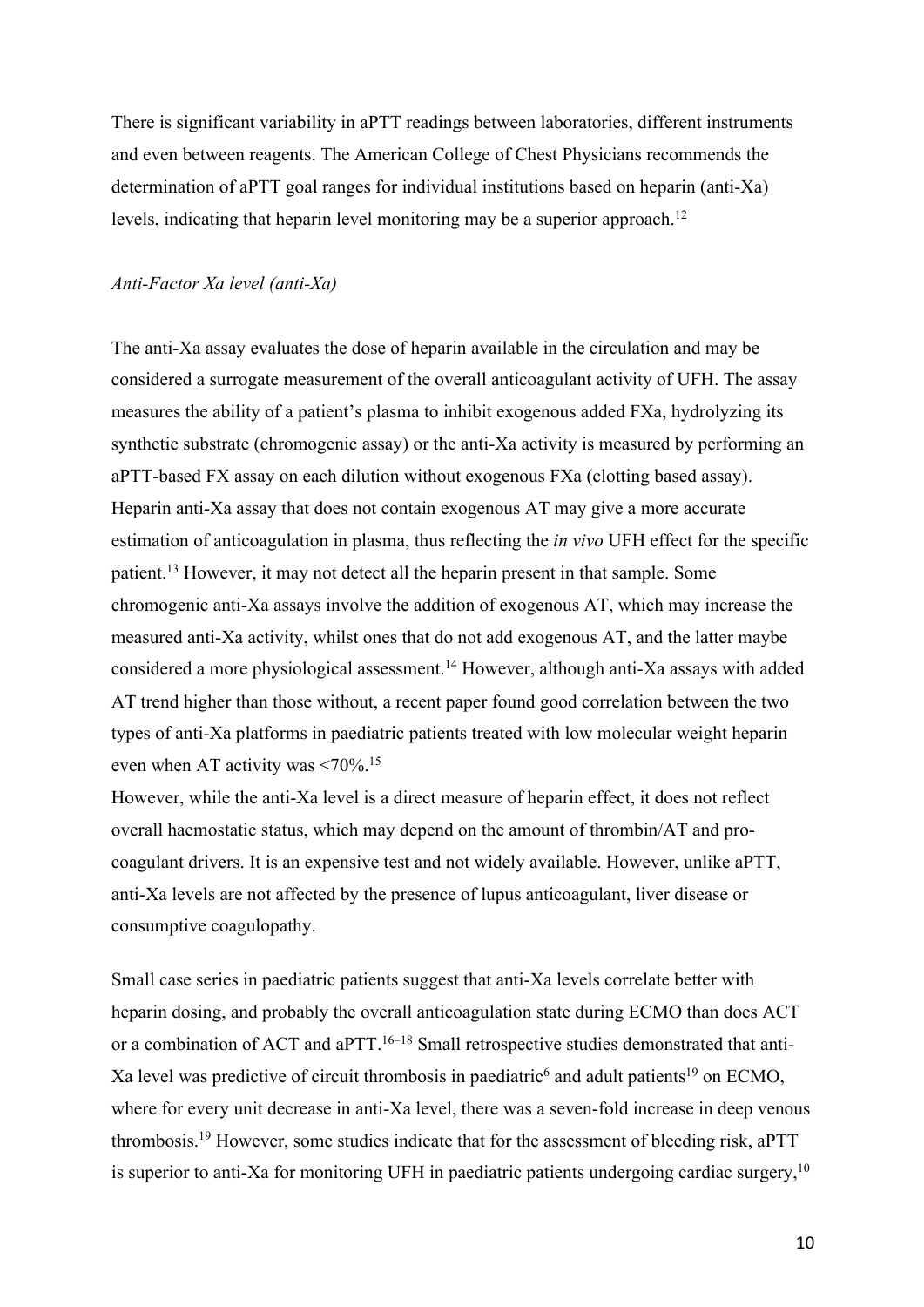and in adult patients receiving ECMO.<sup>20</sup> This could be due the fact that aPTT is reflective of both heparin and the other intrinsic coagulation factors, whereas anti-Xa levels indicate only the heparin levels present. In a retrospective single-centre study of 34 adults on ECMO, in whom heparin was monitored by anti-Xa and/or aPTT, some 15% of patients experienced a major thrombotic event and 27% experienced a haemorrhagic event. <sup>20</sup> The anti-Xa assay better correlated with weight-based heparin dose than aPTT. Low anti-Xa values were predictive of thrombosis whereas high aPTT values were predictive of bleeding. In a prospective study of 202 pediatric patients treated with UFH after cardiac surgery, in those who experienced bleeding events, the highest aPTT and corresponding anti-Xa for the 24 hours before bleeding events was used to assess the predictive value of these tests for bleeding. Whilst there was moderate correlation between aPTT and anti-Xa, aPTT >150 seconds was significantly related to bleeding (odds ratio 1.71 per 10-second increase in aPTT, 95% confidence interval 1.21-2.42; p=0.003), whereas anti-Xa was not associated with bleeding.<sup>10</sup> Therefore, a combination of anti-Xa and aPTT monitoring approach to detect thrombotic and bleeding risk may be preferable to either alone.

#### *Antithrombin III (AT) level and anticoagulant effect of UFH*

AT is essential as a cofactor for UFH to exert its anticoagulant effect. AT deficiency may result in inadequate anticoagulation with UFH at usual doses. Acquired AT deficiency is common in acutely unwell patients due to either decreased production or increased consumption, especially with MCS. Whilst a consensus definition is lacking, "heparin resistance" (HR) refers to the requirement of very high doses of heparin usually in excess of 35,000 units within a 24 hour period to maintain the anti-Xa level or aPTT within the therapeutic range.<sup>21</sup> The prevalence of HR with extracorporeal circuits was originally derived from large case series of patients undergoing cardiopulmonary bypass, including those supported with intra-aortic balloon pumps. In these studies, the prevalence of HR was around  $20\%,^{22-24}$  depending on the definition of HR used, and was associated with adverse outcomes. <sup>25</sup> A large retrospective study in paediatric patients on ECMO showed that subtherapeutic aPTT was associated with increased mortality and increased heparin dosing conferred a survival advantage.<sup>26</sup> However, a more recent small study of 69 neonatal and paediatric ECMO patients showed that neither dose of UFH nor time at therapeutic anti-Xa or aPTT levels affected the risk of bleeding or survival.<sup>27</sup> The prevalence of HR is reported in only 2 studies of patients on ECMO. In one study of 67 adult patients on VA or VV ECMO,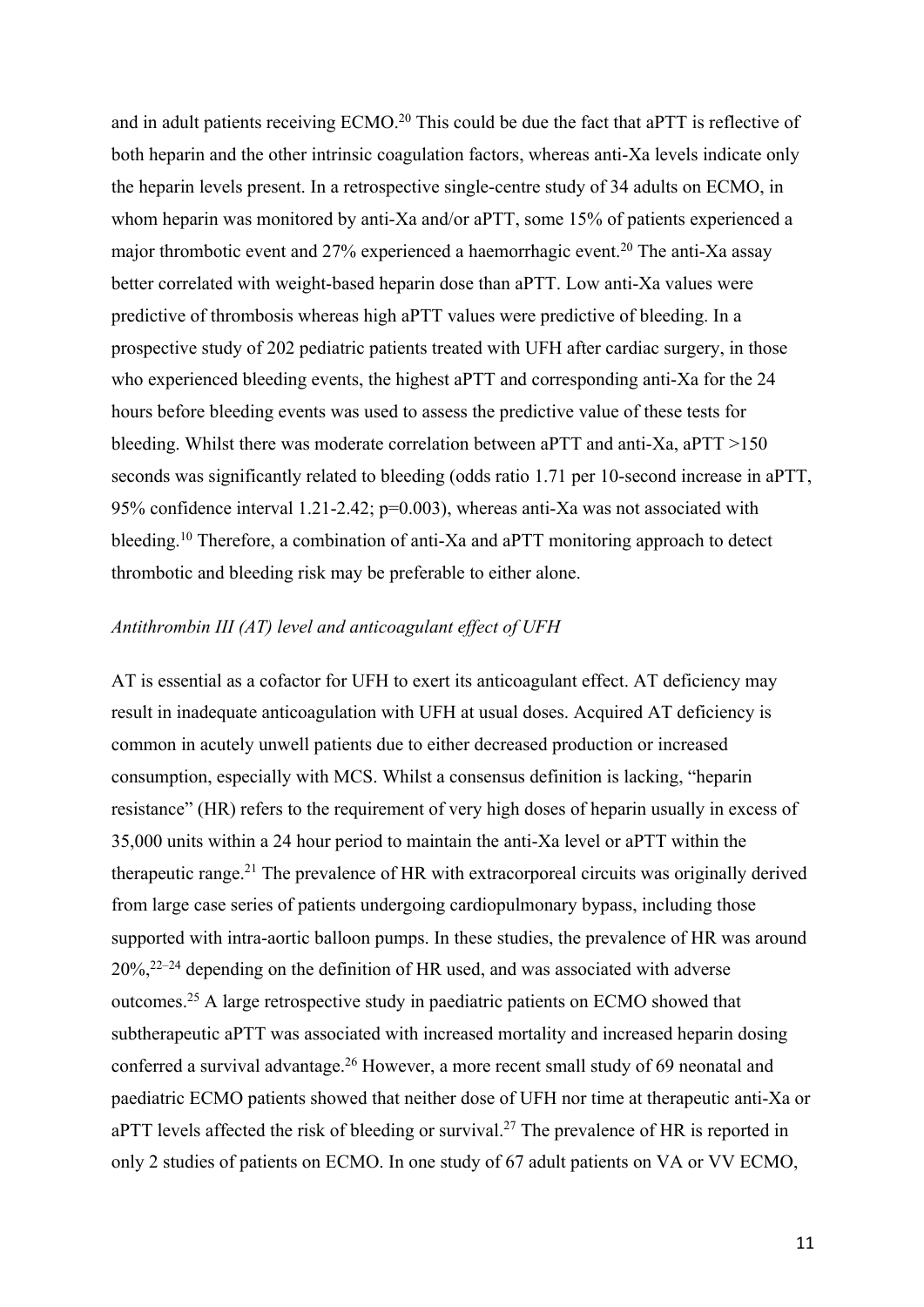half the patients had  $HR$ ,<sup>21</sup> and there was no apparent relationship between HR and thrombotic or bleeding complications.<sup>21</sup> A recent study of 81 adult patients with COVID-19 receiving VV ECMO and renal replacement therapy indicated that all patients met the criteria for HR.<sup>28</sup> The Extracorporeal Life Support Organization recommends maintaining AT levels within the normal range (80-120% of control) during ECMO,<sup>13</sup> although AT assays are not readily available in all hospitals. Low AT can be treated by giving fresh frozen plasma, cryoprecipitate, human plasma derived AT or recombinant AT concentrate, although the latter is expensive. Although not formally evaluated in patients supported with ECMO, AT concentrate is preferable to cryoprecipitate or fresh frozen plasma, since the latter requires carries the potential risk of transfusion-transmitted infections and contains only small concentration of AT unit per volume of plasma (fresh frozen plasma contains only 1 U/mL of AT), necessitating large volumes to normalise AT levels, which could lead to volume overload or transfusion-related acute lung injury.<sup>29</sup>

Low AT may be a particular problem in neonates, who have a physiologic deficiency of AT, with levels as low as 40% of the adult range and this can be exacerbated by sepsis and MCS. In adults, there are no studies showing the clear benefit of closely monitoring and maintaining the AT level within the recommended range, with recent data suggesting that AT supplementation may not decrease heparin requirments, not diminish the incidence of bleeding and/or thrombosis in adult patients on ECMO.<sup>30</sup>

#### **Tests to assess the haemostatic state of patients on MCS**

#### *Thromboelastography and thromboelastometry*

Both thromboelastography (TEG) and rotational thromboelastometry (ROTEM) provide information on the characteristics of clot produced *ex vivo* under low shear conditions. As the clot starts to form, changes in impedance reflect the dynamics of clot formation, viscoelastic clot strength and clot lysis. Both are point-of-care tests and utilise either native blood, which must be tested immediately, or citrated whole blood, which is stable for up to two hours at room temperature and requires recalcification prior to analysis.

Drawbacks include the necessity for staff training and inter-operator variability with TEG, which unlike ROTEM, is not automated; and it can take up to two hours to obtain results. Use of activators of coagulation such as tissue factor can accelerate the test producing results in 15 minutes, although this compromises the physiological relevance of the test.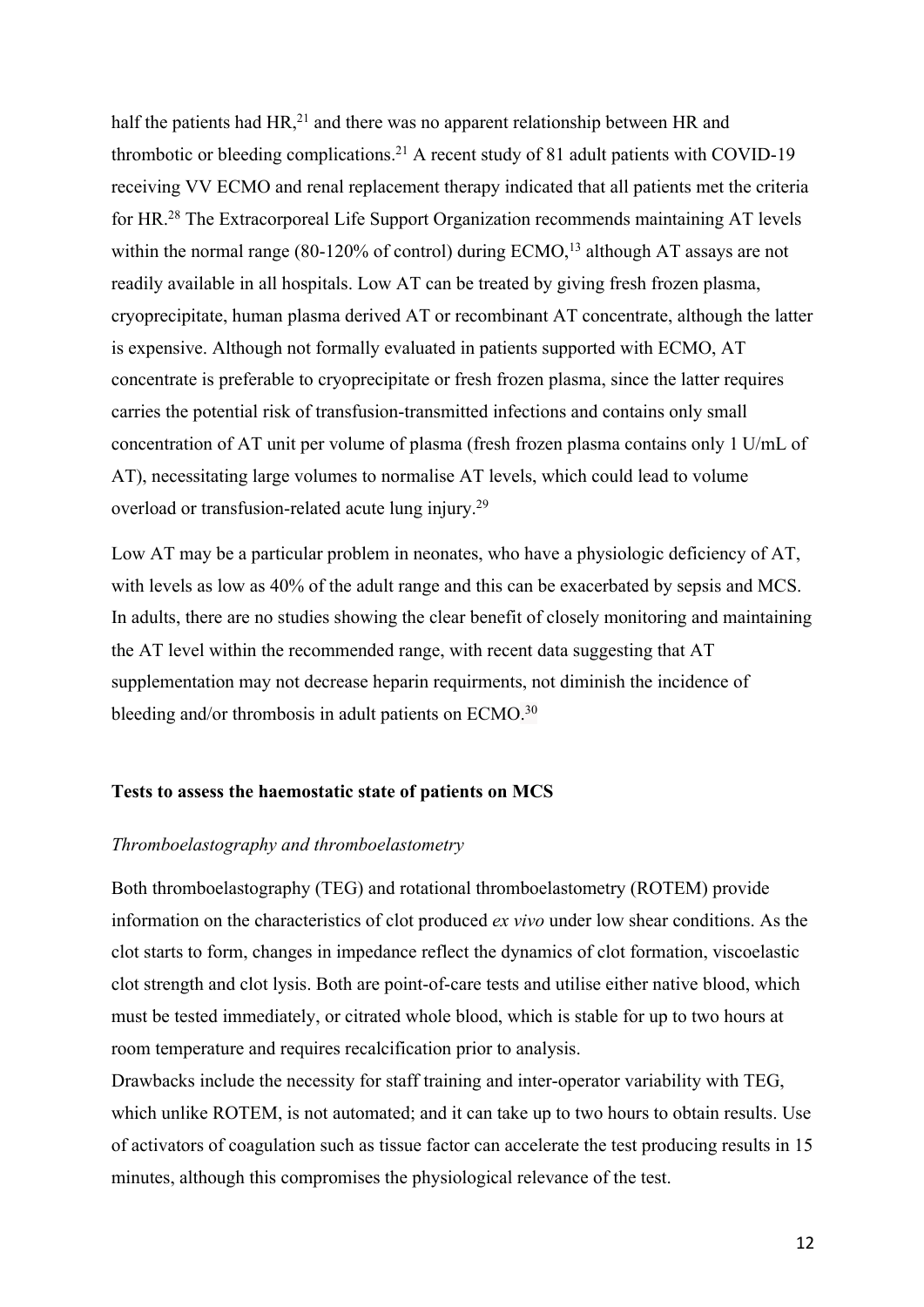Both TEG and ROTEM are used in cardiopulmonary bypass to assess haemostasis and guide blood transfusion requirements. Hyperfibrinolysis based on the manufacturers' definitions of maximum lysis >15% in the ROTEM or Lysis30 >8% in the TEG, a measurement derived from the reduction of clot firmness over time, has been shown to be associated with increased bleeding. However, data supporting their usefulness in the setting of ECMO are less robust. A retrospective evaluation of 27 paediatric patients on MCS, predominantly VA ECMO, showed a weak correlation between TEG variables and aPTT, and between TEG and ACT; with a stronger correlation between TEG (maximum amplitude, MA) and platelet count.<sup>31</sup> A retrospective analysis of prospective data to assess UFH effect in adults on VV or VA ECMO showed weak correlation between ROTEM clotting time and aPTT, with no agreement between the directional changes of aPTT and ROTEM clotting time results on successive days. 32

Small studies showed that reduced maximum clot firmness (MCF) was predictive of bleeding in adult patients on ECMO, whilst a low MCF was observed in only 17% of non-bleeders.<sup>33</sup> In 23 patients initiated on ECMO and 24 on ventricular assist (Berlin Heart Excor®), MCF was predictive of bleeding and 30-day mortality.<sup>34</sup> In 57 adult patients on VV ECMO, clotting time, but not MCF correlated with severity of bleeding.<sup>35</sup> In terms of transfusion requirements, a prospective trial of 42 adult patients on VV ECMO randomised to TEGguided or aPTT-guided anticoagulation protocols showed no significant difference in bleeding or thrombotic events.<sup>36</sup> Furthermore, a study in 57 adult patients showed that VV ECMO leads to a continuous increase in clotting time and a decrease in MCF the longer ECMO lasts, but addition of ROTEM to aPTT or fibrinogen measurement did not aid the prediction of bleeding.<sup>35</sup> The role of these viscoelastic tests in assessing thrombosis is even weaker. In a retrospective chart review of 30 paediatric patients on VA or VV ECMO, a TEG R time greater than 17.85 min and anti-Xa activity greater than 0.25 IU/mL were independent predictors of thrombosis.<sup>37</sup> However, a meta-analysis including 9 studies of paediatric patients on ECMO concluded that none of the measures of heparin anticoagulation, including TEG-R, correlated with either bleeding or thrombotic episodes.<sup>38</sup>

Thus, there are limited data indicating a role for TEG/ROTEM in predicting bleeding and possibly to guide anticoagulation and transfusion in patients on MCS, but not in predicting thrombotic complications.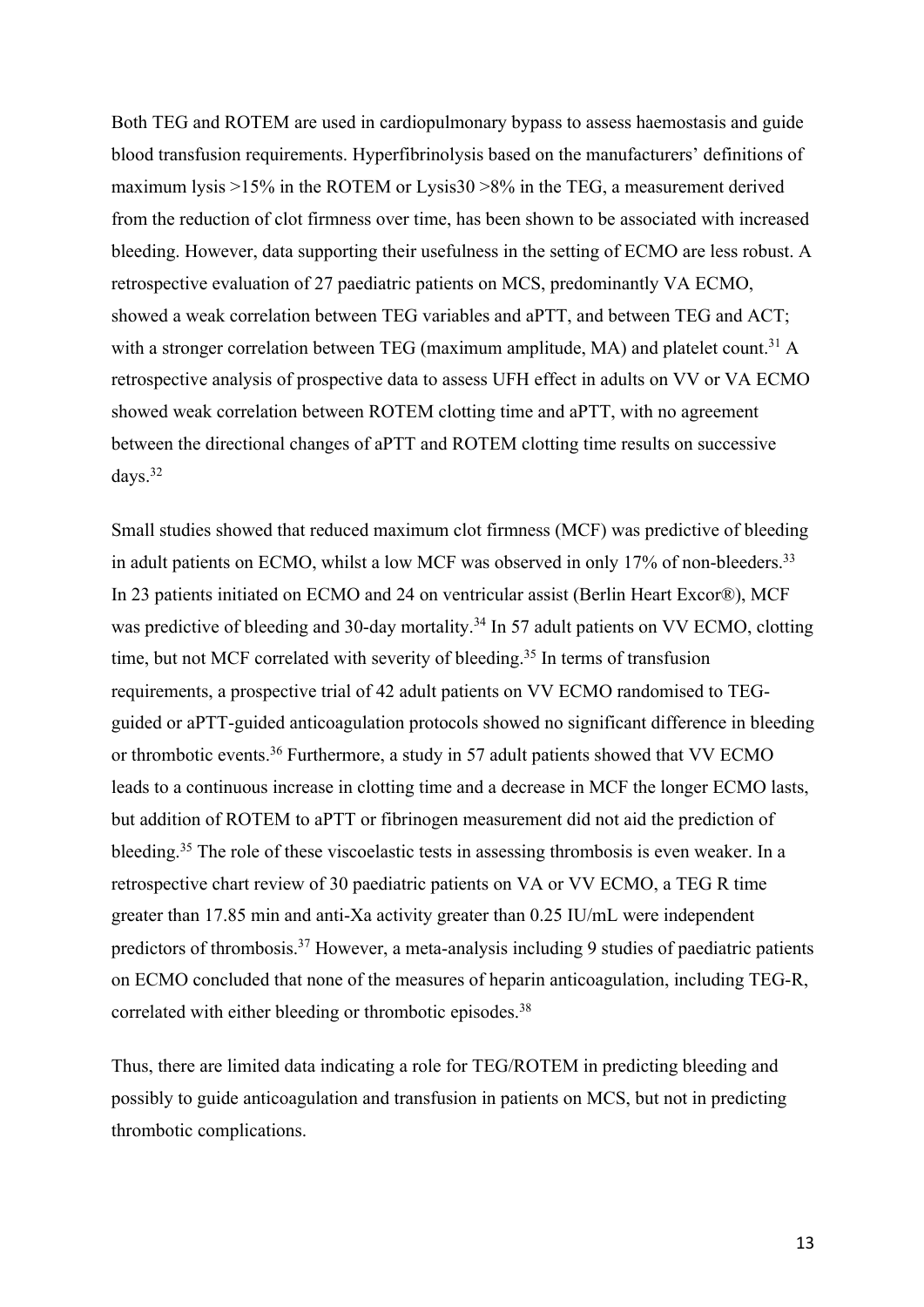#### *Thrombin generation (TG)*

Thrombin (human activated coagulation factor II [FIIa]) is one of the key players in the haemostatic system. Activation of both the extrinsic (tissue factor) and intrinsic (contact) coagulation pathways result in conversion of prothrombin to thrombin *via* factor Xa, resulting in fibrin formation. Whereas most tests focus on a particular part of the thrombotic process (e.g. d-dimer levels on fibrin degradation, aPTT on the intrinsic pathway), TG provides a more global assessment of coagulation which assesses the capacity of blood to generate thrombin after stimulating the coagulation pathway with exogenous tissue factor. Specifically lag time (time to minimum thrombin formation), peak height (maximum thrombin concentration) and endogenous thrombin potential, which is the total amount of thrombin generated (ETP; area under the curve [AUC]) are reported. The greater the TG, the greater the potential for thrombosis and the less for bleeding*.* TG can be assessed in platelet-poor, platelet-free or platelet-rich plasma, where the latter enables the investigation of interaction between platelets and coagulation factors, that closely mimics *in vivo* conditions. An advantage of the TG assay is that it measures the full potential of the plasma sample to generate thrombin, whereas conventional coagulation tests (PT, aPTT) terminate with fibrin clot formation when 95% of thrombin is yet to be formed. However, TG is an expensive specialized laboratory test, not rapidly available in the acute setting and more widely used in research. Automated tests such as the Thrombinoscope version of the calibrated automated thrombogram (CAT) are becoming available, but data are scarce.

TG is mainly used to asses congenital or acquired bleeding disorders related to haemostasis, or to assess antithrombotic treatment. Outwith the setting of ECMO, a number of retrospective and prospective observational studies have shown a strong correlation between high ETP and the occurrence of venous thrombosis,<sup>39–41</sup> although data in ECMO patients is sparse. In a small study, peak TG and ETP were significantly higher in samples from 20 patients on ECMO compared to control plasma.42 However, although half the cohort experienced a pulmonary embolism, there were no significant differences in lag time, peak TG, or ETP between patients with and without pulmonary embolism.

Although there is a strong correlation between increased TG and the occurrence of venous thrombosis,43 a relationship with arterial thrombosis has not been established. Reduced TG in patients on cardiopulmonary bypass is related to peri-operative bleeding.<sup>44</sup> A small study assessing TG in adult patients on VA ECMO showed increased peak TG, and increased ETP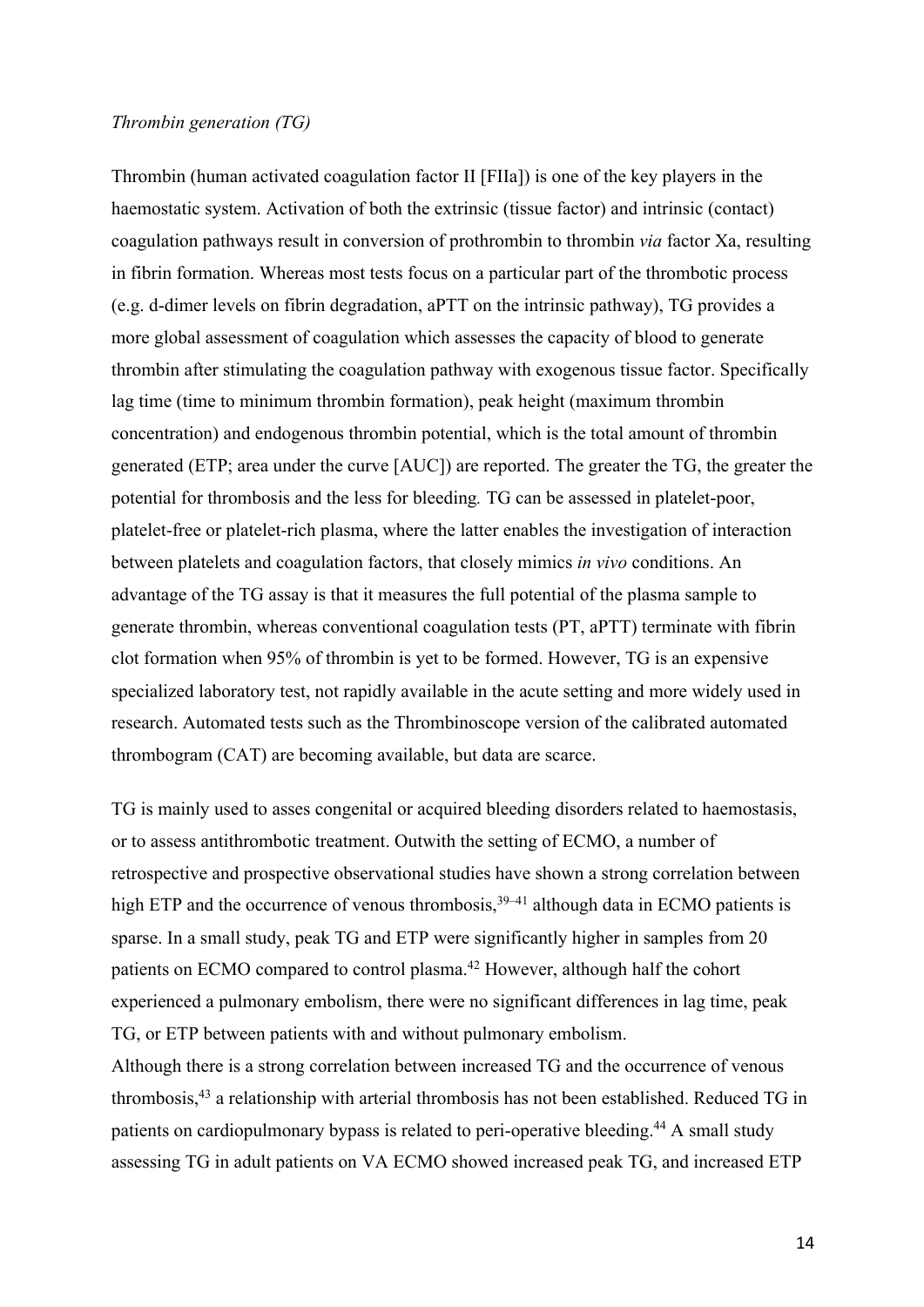compared to controls, indicative of a pro-coagulant profile.<sup>42</sup> Tests of TG may therefore have a role both in the prediction of bleeding and thrombosis, but convincing clinical data in the setting of ECMO are lacking.

## *D-dimer*

D-dimer is a fibrin degradation product, produced as the result of fibrin formation and degradation. Although marked elevations may indicate the presence of venous thromboembolism or disseminated intravascular coagulation, D-dimer is a non-specific marker that is elevated in other conditions including sepsis. Individual D-dimer levels are not helpful in patients on ECMO, but daily measurement is recommended since an increase in Ddimer in the absence of other explaining pathology during ECMO therapy may reflects coagulation activity within the membrane oxygenator,<sup>45</sup> and decrease after circuit exchange.<sup>46</sup> Rising levels of D-dimer are usually considered in the context of other markers, such as a rising plasma-free haemoglobin and falling fibrinogen, which together should prompt the need for urgent consideration of circuit change.

### *Assessment of platelet count and platelet function*

Regular assessment of platelet count is essential, with vigilance for the occurrence of HIT, which occurs in some 4-7% of ECMO patients.<sup>47</sup> A low platelet count or a fall in platelet count should prompt consideration of HIT and various scores are available to gauge the likelihood of this.<sup>48</sup> In individuals with suspected HIT, heparin should be discontinued and replaced with a non-heparin anticoagulant, whilst awaiting laboratory confirmation of HIT, which is initially assessed with enzyme-linked immunosorbent assay for anti-platelet factor 4 antibodies.

## Light Transmission Aggregometry and Multiple Electrode Aggregometry

Light transmission aggregometry (LTA) is considered the gold standard to assess platelet aggregation. However, it involves multiple steps and specialist laboratory expertise. It utilises anticoagulated platelet-rich plasma to which various agonists are added to stimulate platelet aggregation, including collagen, thrombin and thromboxane A2. Multiple Electrode Aggregometry (MEA) is a later derivative of impedance aggregometry, which employs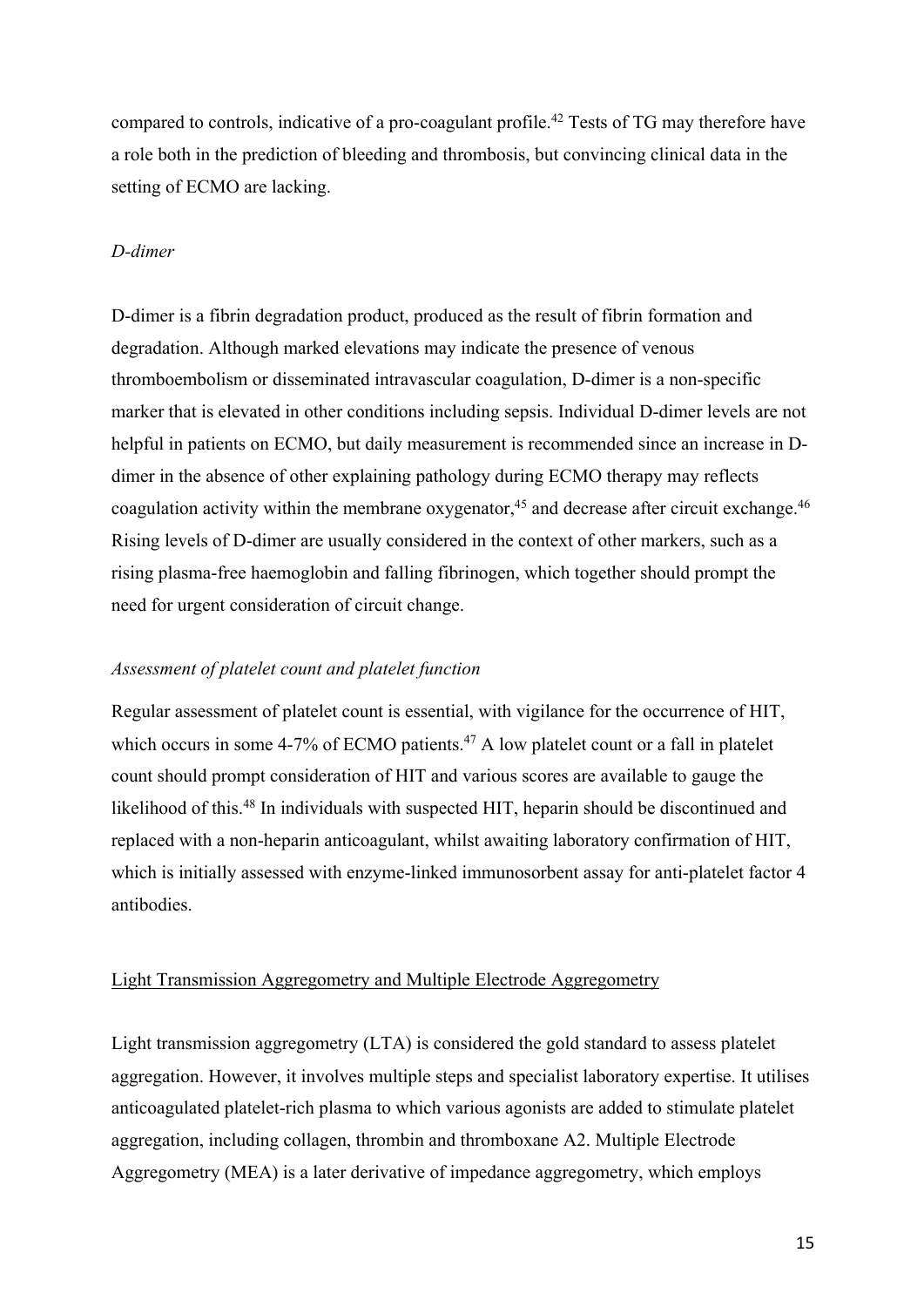anticoagulated whole blood, can be used as a point-of-care technique and has been shown to predict bleeding in patients undergoing cardiopulmonary bypass.<sup>49</sup>

In an experimental artificial circuit perfused with human blood, initiation of mechanical circulation was associated with reduction in platelet count and platelet aggregation as measured using LTA and MEA.50

There are small studies showing reduced platelet aggregation in adult patients on ECMO.<sup>51</sup> However, assessment of platelet function in patients on ECMO can be challenging, since it can be compounded by the presence of thrombocytopenia, present in some 25% of VV and 23% of VA ECMO patients, which begins within 2-3 days and is not related to duration of ECMO. <sup>52</sup> A recent meta-analysis of 21 studies evaluating patients on ECMO revealed impaired platelet function, predominantly impaired platelet aggregation, in a number of studies, and a few studies also demonstrated reduced platelet adhesion and activation, including granule secretion.<sup>52</sup> A meta-analysis of 3 paediatric ECMO studies demonstrated reduced platelet function as assessed using platelet aggregometry, flow cytometry, and TEGplatelet mapping, which in 2 studies was irreversible by platelet transfusion.<sup>53</sup> However, this should be interpreted with caution since another recent small study of 33 adults on VA or VV ECMO showed that both platelet count and platelet aggregation were reduced on ECMO, but when aggregation was assessed relative to platelet count, this did not differ from that of healthy controls.<sup>54</sup> Furthermore, mild haemolysis is common in patients on ECMO, with severe haemolysis in 2-20% of patients, which can further compound platelet function analysis performed using whole blood. 55

If the LTA or MEA shows significant platelet dysfunction in the presence of major bleeding, antiplatelet should be withheld and consideration given to platelet transfusion, even in the presence of normal platelet count. In the case of minor bleeding, the risk of withholding antiplatelet treatment should be balanced against the risk of bleeding. If the bleeding risk exceeds ischaemic risk, antiplatelet therapy should be withheld until the bleeding settles. If the thrombosis risk is high, antiplatelet therapy should be continued and tranexamic acid administered for 24-48 hours.

## *Role of Von Willebrand factor (vWF) in haemostasis*

VWF is a high-molecular-weight multimer (HMWM), synthesized and released by endothelial cells. It plays a crucial role in platelet-subendothelium adhesion and platelet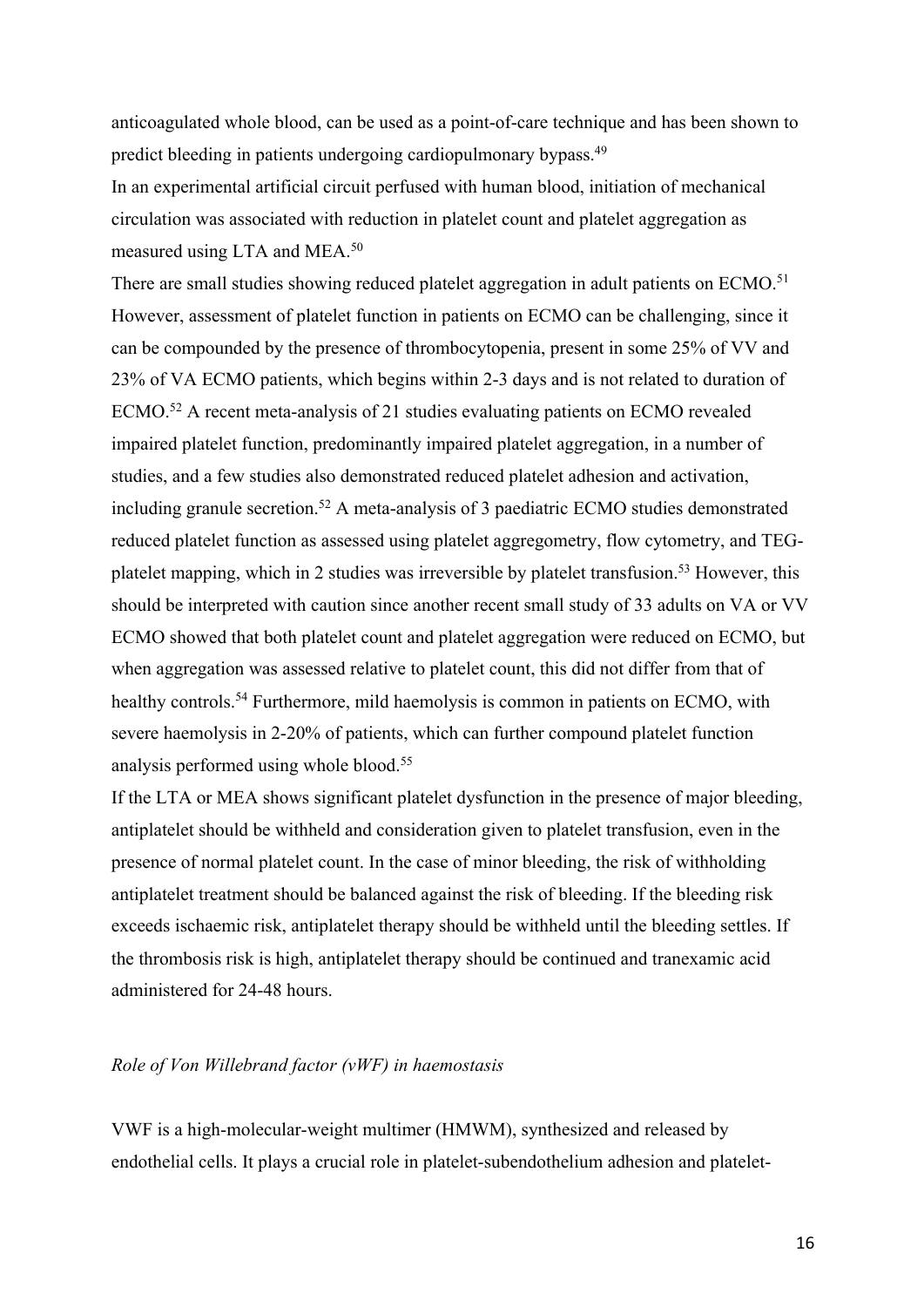platelet interaction, and functions as a carrier protein for coagulation factor VIII. VWF alters from an irregularly coiled to extended thread-like state in the transition from shear to elongational flow at sites of haemostasis and thrombosis. Transition from pulsatile to continuous blood flow, as seen in patients with continuous-flow MCS, leads to cleavage of large vWF multimers into monomers by the matrix metalloproteinase ADAMTS13. Once cleaved, lower-molecular-weight multimers (LMWM) lose their affinity for binding platelets, increasing the susceptibility to bleeding. This imbalance between degradation induced by shear stress and the endothelial release of new vWF triggered by pulsatile flow during MCS, results in overall reduction in HMWM, leading to device-induced AVWS, characterized by bleeding mainly from the mucosal surfaces, including gastrointestinal bleeding.<sup>56</sup> The high shear in MCS appears to cause shedding of the platelet glycoproteins Ib/IX and VI, reducing vWF binding on the platelet surface and increasing the propensity for bleeding.<sup>57</sup>

The diagnosis of AVWS is made by detecting abnormally low vWF activity in relation to vWF antigen (vWF:Ag) levels, reflected in a deficiency of HMWM on gel electrophoresis. Although the latter is the gold standard for diagnosing AVWS, this is generally not readily available, and most centres use the ristocetin cofactor assay (vWF:RCo) to assess vWF activity in relation to vWF:Ag. Normal vWF:RCo/vWF:Ag ratio is  $>0.7$ , and a ratio of <0.6– 0.7 indicates a loss of HMWM and AVWS. Although assessment of VWF:RCo with platelet aggregometry has been regarded as the "gold standard", this demonstrates high variability and relatively low sensitivity for AVWS. Automated tests for vWF:RCo using turbidimetry or chemiluminescence have greatly improved precision, with markedly reduced coefficients of variation. <sup>58</sup> Other automated tests include the vWF:GPIbR in which platelets are replaced with latex beads coated with recombinant wild type GPIb and the vWF:Ab test which uses polystyrene beads coated with monoclonal antibody directed against the GPIb binding A1 domain of vWF. <sup>58</sup> These tests may eventually replace the vWF:RCo performed by aggregometry in many laboratories. To date, there are no point-of-care tests specifically for AVWS especially in the setting of MCS, but adaptations of the platelet function analyser and viscoelastic tests may hold promise (*vide infra*).

There is evidence that use of continuous-flow mechanical support devices and ECMO lead to substantial reduction in HMWM of vWF and AVWS-related gastrointestinal bleeding.<sup>56,59</sup> Indeed, the permanent high shear stress and continuous blood flow not only induce proteolysis of HMWMs, but also result in platelet inhibition and reorganization of endothelial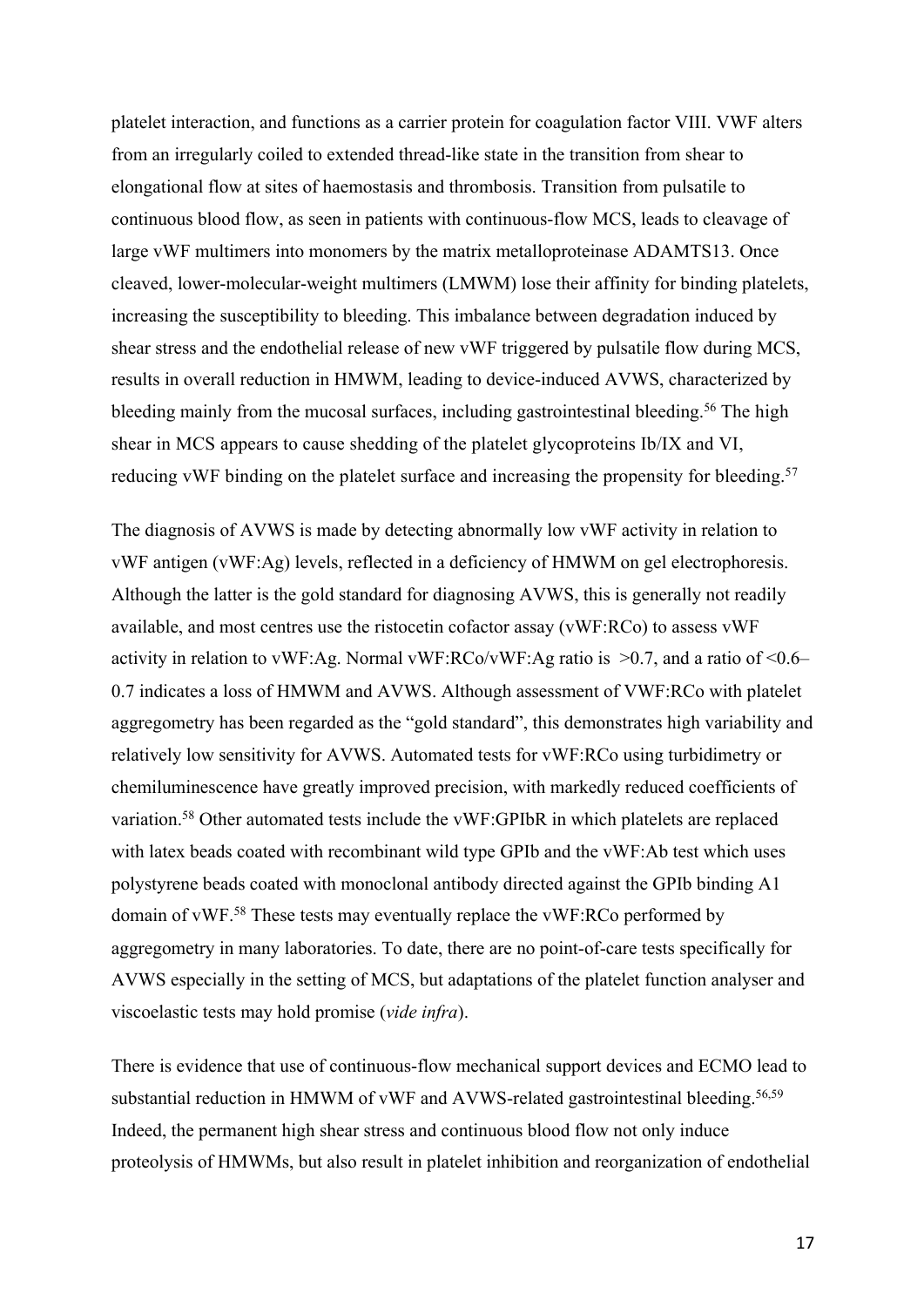cells, particularly in the blood vessels of the gastrointestinal tract, leading to gastrointestinal dysplasia and subsequently bleeding.<sup>59,60</sup> ECMO is generally associated with loss of HMWMs within 24 hours of treatment, with rapid reversal after withdrawal of MCS.<sup>59</sup> In more than 200 patients on long term pulsatile and continuous flow MCS, development of AVWS, vWF:Ag and vWF:RCo levels were predictive of bleeding.<sup>61</sup> The incidence of bleeding is significantly higher with non-pulsatile, continuous flow assist devices than that with pulsatile flow devices. Even using the same non-pulsatile device (*ex-vivo* ECMO circuit), lowering the flow rate may enhance the loss of HMWMs.<sup>62</sup> Importantly, patients supported with the latest generation left ventricular assist devices (lower pump speed, different textured interior surfaces, physiological pulsatile flow) had more intact HMWMs and higher vWF activity compared to patients treated with older devices. 63

#### **Possible future monitoring approaches**

#### *Point-of-care tests to assess AVWS*

Although not evaluated in the setting of MCS, the PFA-100 appears to be a good screening test for von Willebrand disease (vWD), with high sensitivity. A study in 41 paediatric outpatients showed that prolonged closure time with the collagen/ADP cartridge had an overall sensitivity of 90% to detect vWD.<sup>64</sup> Specifically, all patients with types 2 or 3 vWD had prolonged PFA-100 closure times with both cartridge types, whereas amongst those with type 1 vWD, 83% had prolonged closure times with the collagen/ADP cartridge and 79% with collagen/epinephrine. A recent review confirms that the PFA-100/200 can be used in urgent situations to exclude the presence of AVWS with high sensitivity if closure time is normal, with a negative predictive value >99%, <sup>65</sup> although validation specifically in the setting of ECMO is lacking. However, a prolonged closure time in either the collagen/epinephrine or the collagen/ADP channel has very low positive predictive value of for AVWS, since such closure time prolongation is also seen with thrombocytopenia, low haematocrit and acquired platelet function defects.<sup>65</sup>

The latest version of MEA incorporates a RISTOtest, containing ristocetin for the quantitative determination of vWF- and glycoprotein Ib-dependent platelet aggregation, but is available for research use only.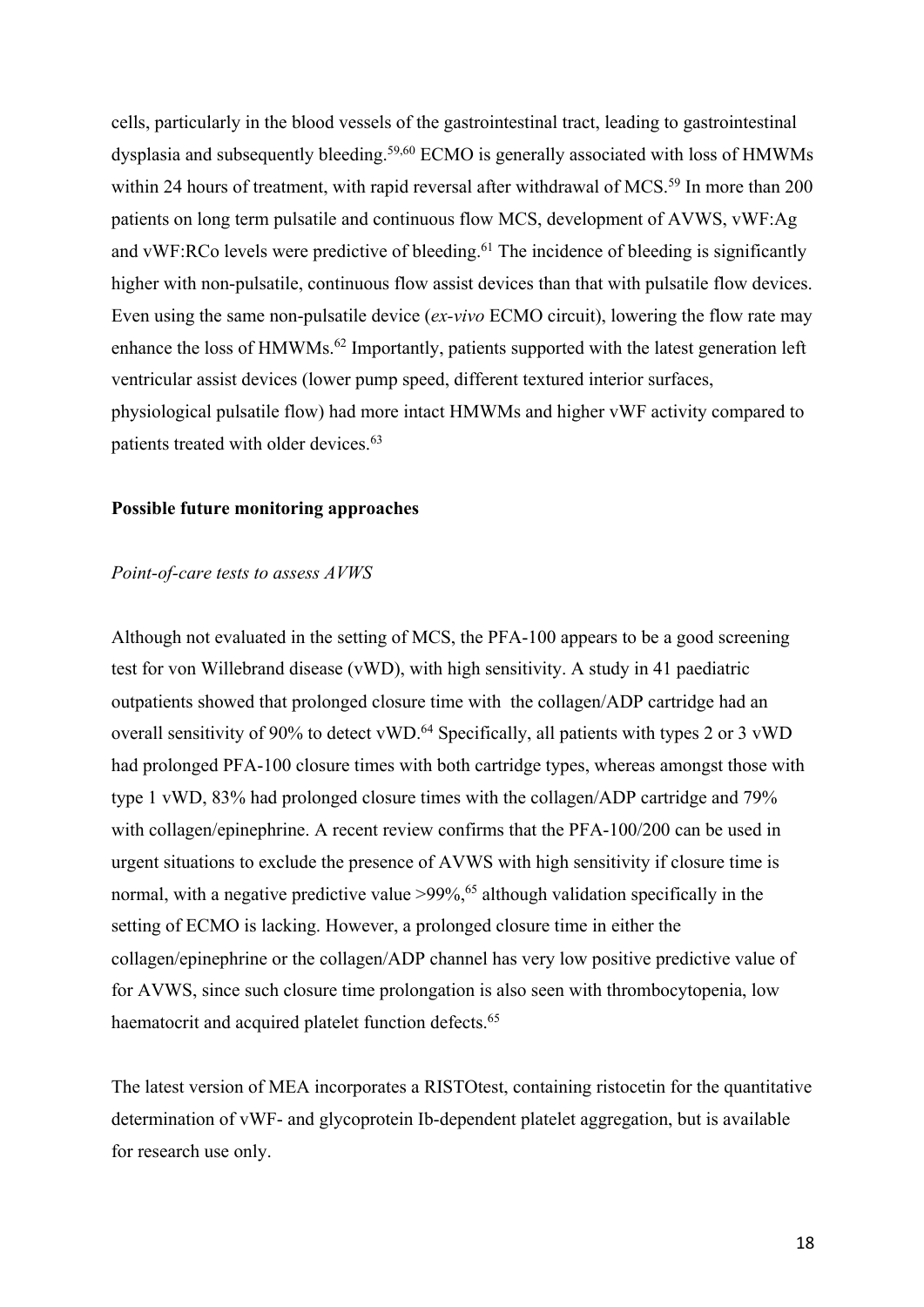The performance of a modified TEG assay to screen for vWD was evaluated in 328 patients, assessing the ratio of clot strength (MA) with and without preincubation of blood with ristocetin. Decrease in MA with a cut-off of 25% for the area under the curve (AUC) ratio, resulted in a sensitivity of 53-100% for different types of vWD.<sup>66</sup> The same group subsequently compared the performance of TEG and ROTEM in 100 patients with vWD and 89 healthy controls. <sup>67</sup> Prolonged TEG R-time had a positive predictive value (PPV) of 0.84 and a negative predictive value (NPV) of 0.68 respectively, while the clotting index (CI) had a PPV of 1.00 and an NPV of 0.60. Both R-time and CI had a high specificity and accurately discriminated VWD patients from healthy controls, with an AUC of 0.85 and 0.99, respectively. On the other hand, ROTEM parameters could not differentiate patients with vWD from healthy controls.<sup>67</sup> However, a recent modification of the ROTEM assay with preincubation of the blood sample with ristocetin and commercially-available vWF has shown promise in identifying vWD in a small study of  $27$  out-patients,<sup>68</sup> but there has been no further validation.

### *Quantification of vWF cleavage*

A relatively recent development is a mass spectrometry method to quantify vWF cleavage as the ratio of the ADAMTS-13-cleaved peptide MVTGNPASDEIK to the ILAGPAGDSNVVK peptide. Whilst this has not been evaluated in ECMO patients, increased vWF cleavage was detected in samples from patients on left ventricular assist devices who had developed bleeding.<sup>69</sup> However, this requires special laboratory expertise and is time-consuming, such that it may not be practical for routine clinical use.

### *Global Thrombosis Test (GTT)*

This automated point-of-care test assesses the time taken to form an occlusive thrombus under high shear stress (occlusion time), and in the subsequent phase of the test, measures the time taken for spontaneous restart of flow, as a measure of endogenous fibrinolysis (lysis time). It assesses native, non-anticoagulated whole blood and is a global test of thrombosis. It has been shown to identify patients who are prothrombotic due to impaired endogenous fibrinolysis, in the setting of acute coronary syndromes.<sup>70,71</sup> As it provides a global assessment of thrombotic status, including platelet reactivity and coagulation in the setting of high shear, it would seem an ideal point-of-care test in patients on ECMO. It could be used to assess the risk of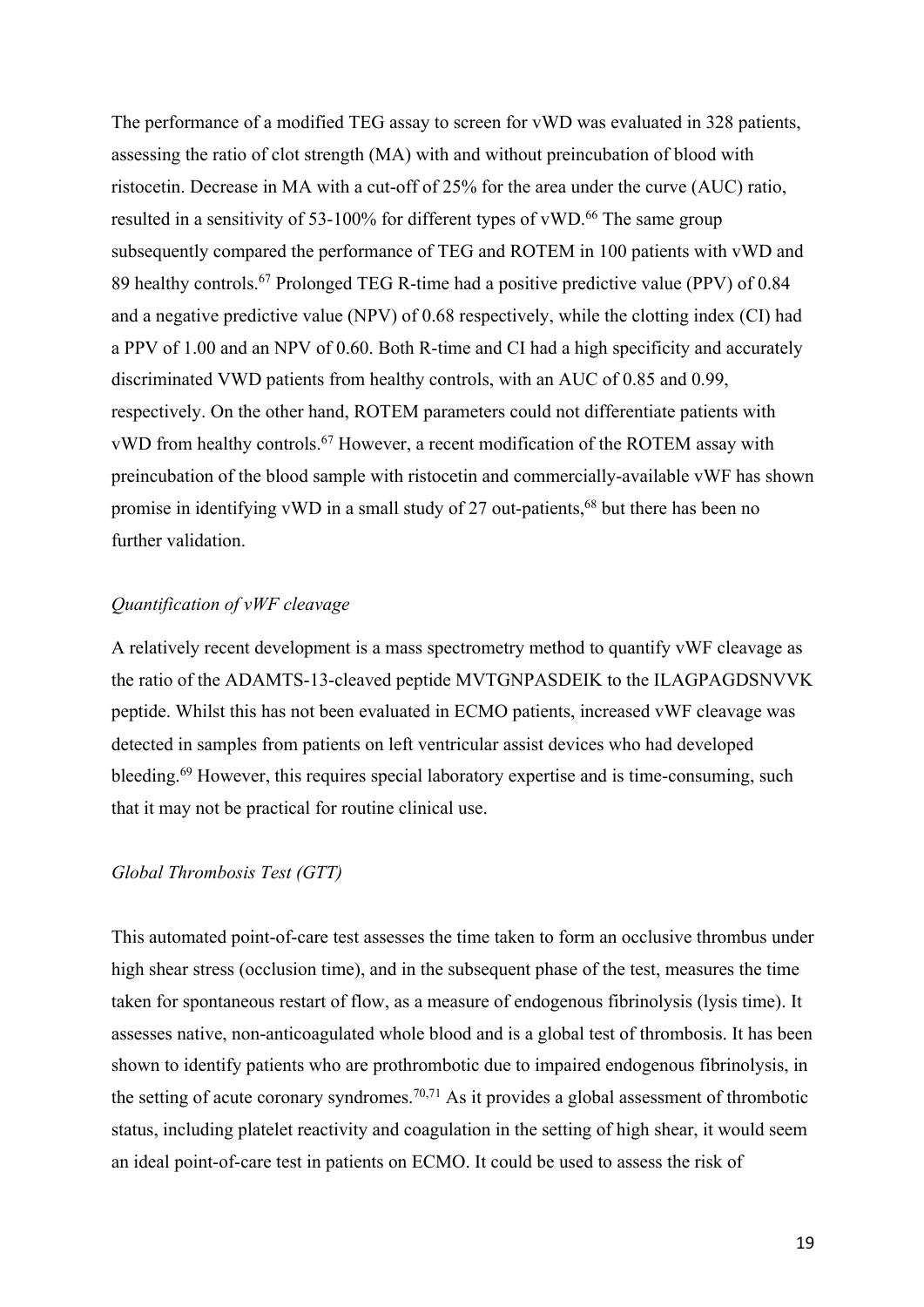thrombosis (short occlusion time and/or long lysis time) and bleeding (long occlusion time and/or short lysis), but studies to date have not been performed in this patient group.

#### *Total Thrombus-Formation Analysis System (T-TAS)*

This is a relatively novel point-of-care flow chamber system which employs two microchips; the platelet (PL) chip AUC assesses platelet function and primary haemostasis, while the atheroma (AR) chip assesses overall haemostatic ability. It has been shown to be of use in monitoring the effects of antiplatelet therapy and the severity of vWD type 1, with small AUC predictive of periprocedural bleeding in patients undergoing stenting.<sup>72</sup> In four patients on continuous flow left ventricular assist devices, HMWM vWF and T-TAS PL24-AUC10 and  $AR_{10}$ -AUC30 were significantly reduced compared to anticoagulated control patients.<sup>72</sup> Future studies are required to see whether it could be used to detect AVWS in patients on ECMO.

#### *Growth Differentiation Factor 15 (GDF-15)*

GDF-15, a member of the transforming growth factor-beta superfamily, is upregulated in many disease states including cardiovascular disease, has been shown to reduce ADP-induced platelet aggregation in a dose-dependent manner and is a marker of bleeding. In large studies in patients on dual antiplatelet therapy or oral anticoagulation, elevated GDF-15 levels were independently associated with major bleeding during follow-up. 73,74 Circulating GDF-15 level has been shown to be elevated in patients with heart failure prior to left ventricular assist device implantation, and to fall significantly after 1 month of mechanical unloading,<sup>75</sup> but there are no studies assessing its utility to predict bleeding in patients on ECMO.

#### **Possible novel anticoagulant approaches**

Exposure of blood to artificial surfaces potentiates thrombosis through *contact activation*, namely the activation of factor XII (FXII), XI (FXI) and plasma prekallikrein. Targeted inhibition of FXIa or FXIIa may reduce thrombotic risk associated with contact activation, whilst leaving haemostasis largely intact;<sup>76</sup> an avenue that seems particularly attractive in patients on ECMO who require anticoagulation but are prone to excessive bleeding.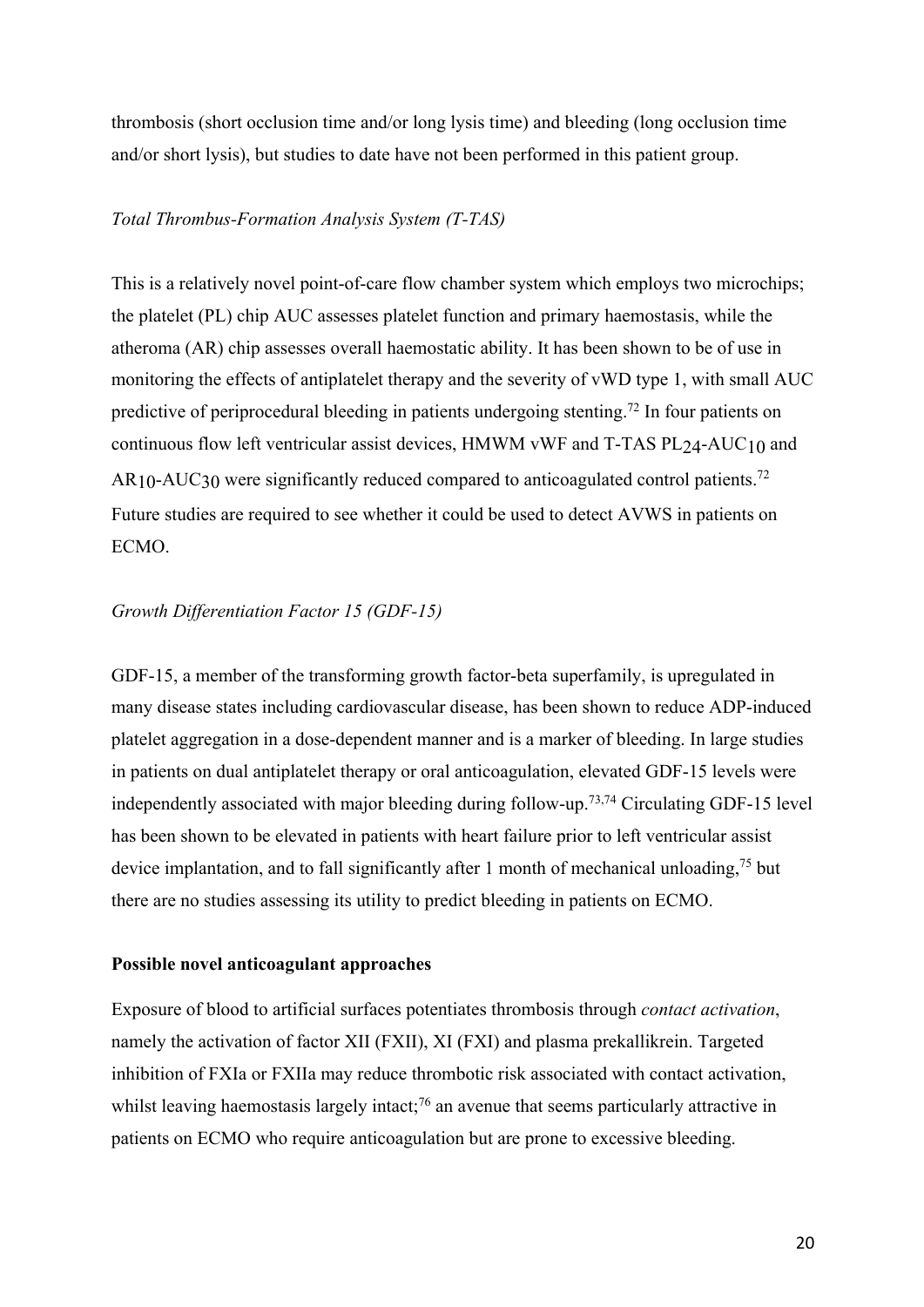In rabbits connected to a paediatric ECMO circuit, a recombinant fully human FXIIa activity neutralizing antibody (3F7) dose-dependently reduced thrombus formation at arterial shear rates, without an increase in bleeding.<sup>77</sup> In primates, monoclonal antibodies against FXII reduced thrombosis in collagen-coated arteriovenous grafts. <sup>78</sup> In rabbits, antisense oligonucleotides (ASO) inhibiting the production of FXII or FXI, prolonged the time to catheter-induced venous thrombosis,<sup>79</sup> whilst a monoclonal IgG against FXIa was as effective as rivaroxaban in preventing venous thrombosis, without increasing cuticle bleeding.80 It remains to be established if FXII or FXI is the better target for thromboprophylaxis in patients supported by devices with artificial surfaces. Whilst FXII inhibition may not increase the risk of bleeding, inhibition of FXI may produce a more potent antithrombotic effect. No clinical trials employing FXII inhibition in humans have been reported, however there are several different approaches being developed to inhibit FXI, including ASOs, monoclonal antibodies, aptamers and small molecules. Small molecule inhibitors can be delivered orally or parenterally, whereas ASOs, antibodies and aptamers require parenteral administration. Antibodies, aptamers and small molecules can achieve rapid FXI inhibition whilst ASOs can take 3 to 4 weeks to achieve therapeutic anticoagulation. In phase II trials in patients undergoing knee surgery, an ASO FXI inhibitor $81$  administered subcutaneously and an anti-FXIa antibody osocimab, $82$  given intravenously have both been shown to be superior to enoxaparin for thromboprophylaxis without an increase in bleeding.<sup>81</sup> A small molecule oral FXIa-inhibitor has commenced a Phase IIb program (PACIFIC), enrolling more than 4,000 patients with atrial fibrillation, myocardial infarction, or stroke. Several ongoing phase II studies will assess the safety of FXI inhibition in patients with ESRD on haemodialysis. There are no studies in patients on MCS, although onset of effect, half-life and offset/reversibility will be key issues when considering such strategies in patients on ECMO.

#### **Guide to haemostasis assessment and management**

We provide a summary and schematic for assessing thrombosis and bleeding risk in patients on ECMO (Figure 2), based on our experience combined with literature review. Anti-Xa level best correlates with heparin dose, and appears predictive of thrombosis, although aPTT may be a better predictor of bleeding. In the absence of data to guide optimal anticoagulation, the 2014 ELSO anticoagulation guideline states that the majority of ELSO centres that use the anti-Xa levels aim for a target of  $0.3$ -0.7 IU/mL, which is a very broad range.<sup>13</sup> We use the lower end of the range, aiming for 0.2-0.5 IU/mL to reduce the risk of bleeding, with a lower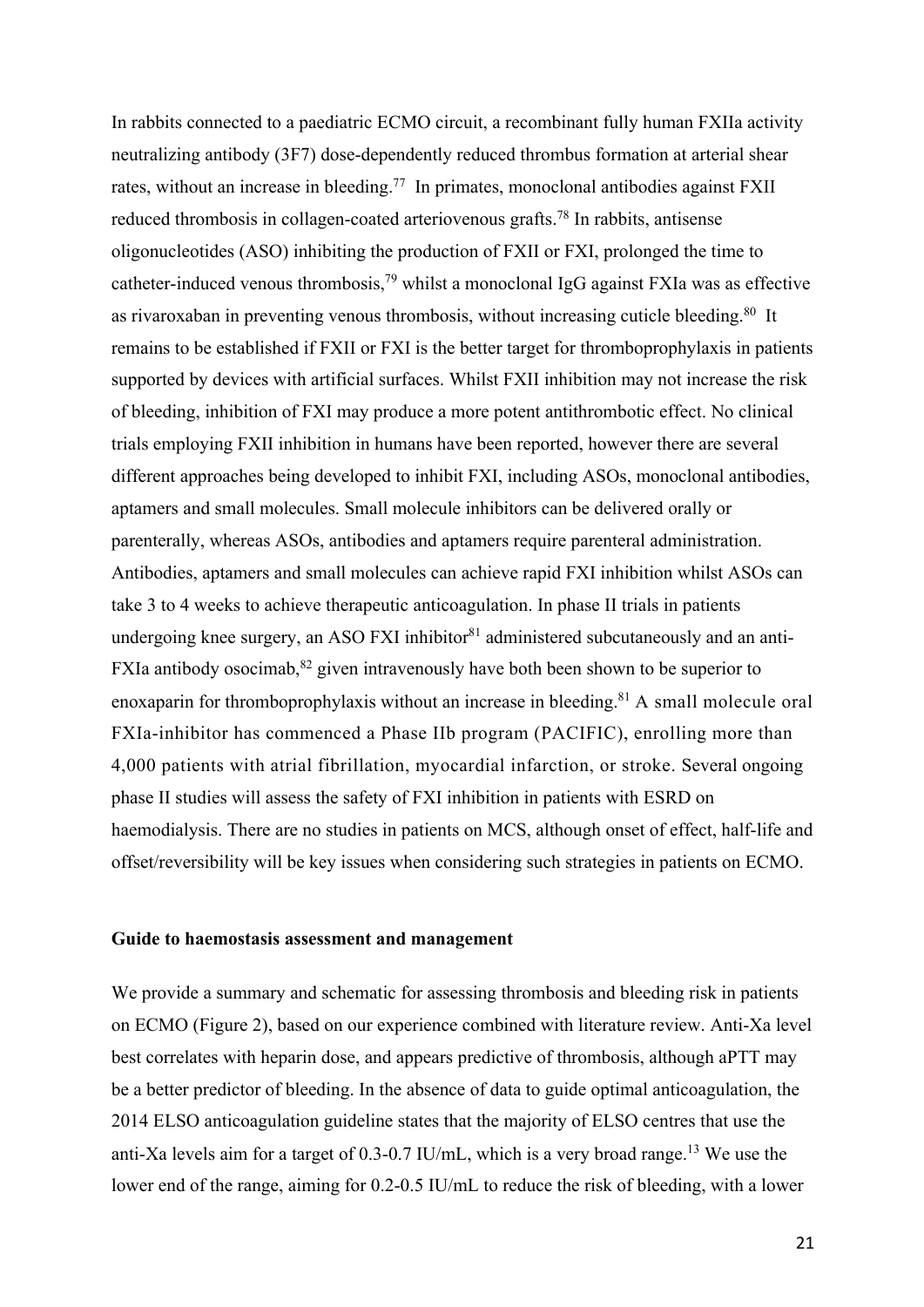target of  $0.2$ -0.3 IU/mL for patients on VV-ECMO, based on our experience<sup>47</sup> and supported by protocol in the EOLIA trial.<sup>83</sup> Heparin resistance should be considered in patients who are not achieving the desired anti-Xa level despite escalating doses of UFH. In such cases, the AT level should be checked and preferably maintained in the normal range, with consideration given to switching from UFH to a direct thrombin inhibitor such as argatroban. Patients with thrombocytopenia or those who are bleeding should be promptly investigated for HIT, with consideration of alternative anticoagulation. The patient should be assessed for AVWS and ECMO flow rates should be adjusted to minimise AVWS whenever possible. Viscoelastic tests may be used to assess bleeding risk. Platelet aggregation should be assessed relative to platelet count, and in patients experiencing major bleeding with markedly impaired platelet aggregation on antiplatelet medication, consideration should be given to the risks and benefits of withholding antiplatelet medication as indicated by the clinical scenario (such as in the case of acute coronary syndrome, recent stent implantation in a major artery or last remaining conduit) in consultation with the wider clinical team(s). In addition, platelet transfusion should be considered, even in the presence of normal platelet count. If the ischaemic risk is high, antiplatelet therapy should be continued and tranexamic acid administered concomitantly for 1-2 days. In patients experiencing thrombosis, anti-Xa levels and possibly TG may be useful, where rising ETP may indicate a risk of venous thrombosis.

#### **Discussion**

There are no prospective randomised controlled studies assessing clinical outcomes in patients on ECMO receiving UFH, which compare monitoring with aPTT versus heparin anti-Xa level, to guide recommendations for anticoagulant monitoring. Measurement of anti-Xa level best correlates with heparin dose, and appears predictive of thrombosis, although aPTT level is a better predictor of bleeding. Platelets play a major role both primary and secondary haemostasis. In addition to thrombocytopenia due to reduced bone marrow production, sepsis, pooling of platelets in the liver or spleen, and consumption of platelets through the MCS, there is also a high risk of platelet dysfunction which is directly related to the degree of shear and the duration of exposure to the artificial circuit. The high shear in MCS appears to cause vWF binding on the platelet surface and increasing the propensity for bleeding. AVWS, best detected by assessing the vWF:RCo ratio, is frequent, almost universal in patients on MCS,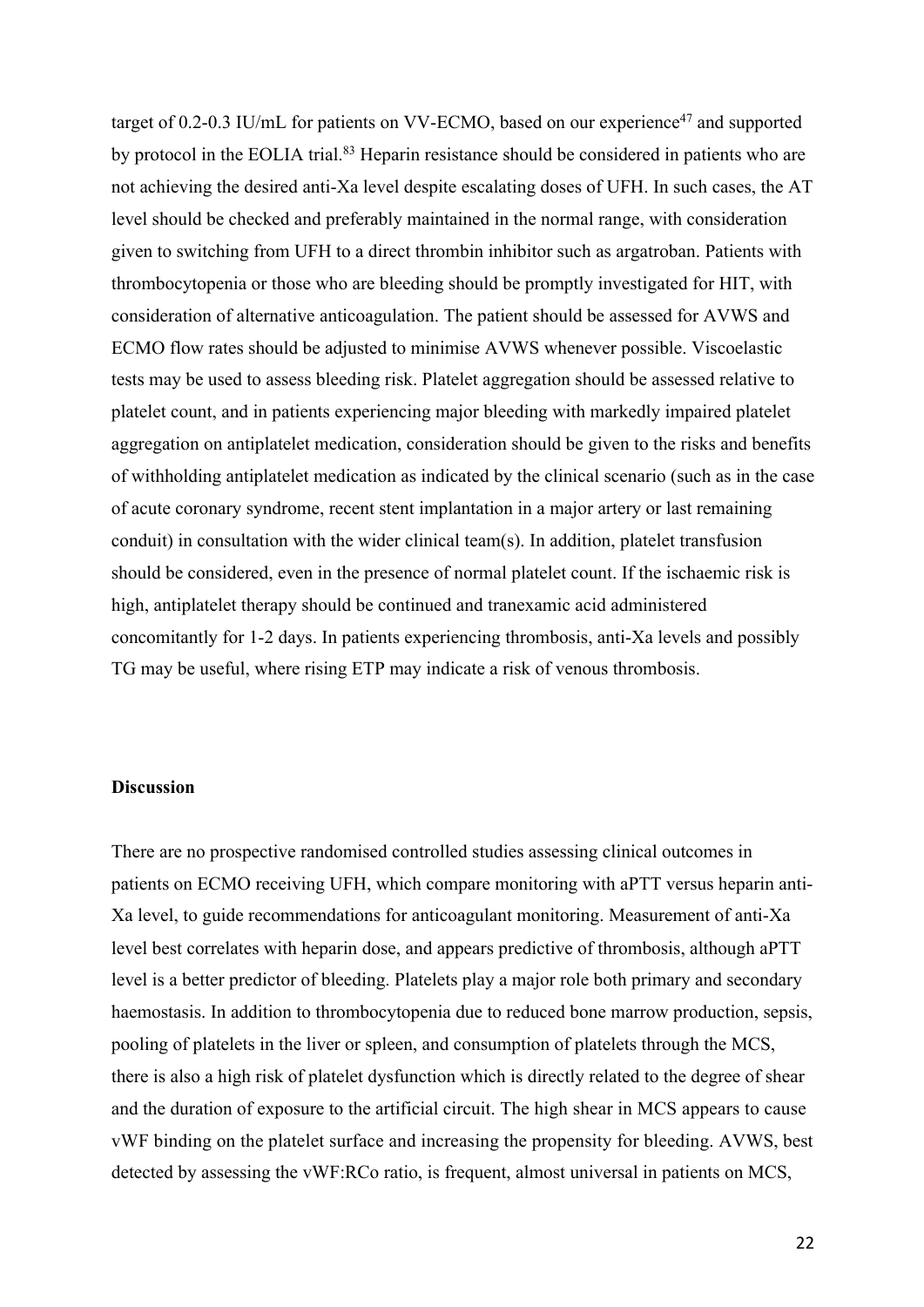contributing to bleeding. Tests of platelet aggregation may be additionally used to predict bleeding. High shear stress also causes platelet activation and simultaneously increases the risk of thrombosis. Despite conventional monitoring of UFH, there is a high rate of thrombotic and bleeding complications with MCS. A selection of complementary tests to collectively assess heparin-effect, coagulation, platelet function and platelet aggregation would be most useful for optimal early detection of bleeding and thrombosis risk, in order to personalise management and optimise outcomes in patients on MCS.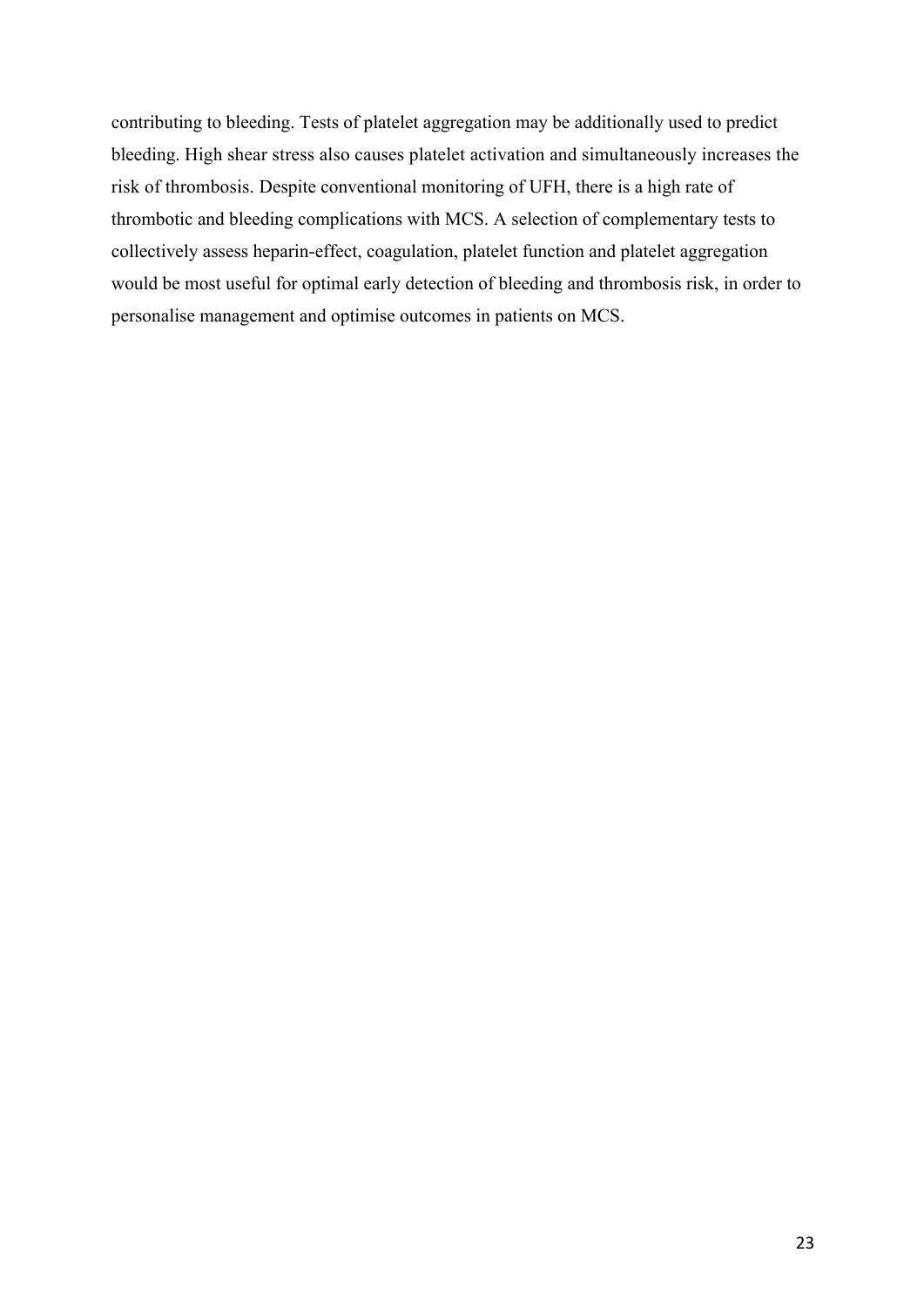# **References**

- 1. Cheng R, Hachamovitch R, Kittleson M, et al. Complications of extracorporeal membrane oxygenation for treatment of cardiogenic shock and cardiac arrest: a metaanalysis of 1,866 adult patients. Ann Thorac Surg. 2014;97(2):610-616. doi:10.1016/j.athoracsur.2013.09.008
- 2. Gorog DA, Price S, Sibbing D, et al. Antithrombotic therapy in patients with acute coronary syndrome complicated by cardiogenic shock or out-of-hospital cardiac arrest: a joint position paper from the European Society of Cardiology (ESC) Working Group on Thrombosis, in association with the A. Eur Hear J - Cardiovasc Pharmacother. 2021;7(2):125-140. doi:10.1093/ehjcvp/pvaa009
- 3. McMichael AB V, Hornik CP, Hupp SR, Gordon SE, Ozment CP. Correlation Among Antifactor Xa, Activated Partial Thromboplastin Time, and Heparin Dose and Association with Pediatric Extracorporeal Membrane Oxygenation Complications. ASAIO J. 2020;66(3):307-313. doi:10.1097/MAT.0000000000000986
- 4. Vandenbriele C, Vanassche T, Price S. Why we need safer anticoagulant strategies for patients on short-term percutaneous mechanical circulatory support. Intensive Care Med. 2020;46(4):771-774. doi:10.1007/s00134-019-05897-3
- 5. Atallah S, Liebl M, Fitousis K, Bostan F, Masud F. Evaluation of the activated clotting time and activated partial thromboplastin time for the monitoring of heparin in adult extracorporeal membrane oxygenation patients. Perfusion. 2014;29(5):456-461. doi:10.1177/0267659114524264
- 6. Irby K, Swearingen C, Byrnes J, Bryant J, Prodhan P, Fiser R. Unfractionated heparin activity measured by anti-factor Xa levels is associated with the need for extracorporeal membrane oxygenation circuit/membrane oxygenator change: a retrospective pediatric study. Pediatr Crit Care Med. 2014;15(4):e175-82. doi:10.1097/PCC.0000000000000101
- 7. Baird CW, Zurakowski D, Robinson B, et al. Anticoagulation and Pediatric Extracorporeal Membrane Oxygenation: Impact of Activated Clotting Time and Heparin Dose on Survival. Ann Thorac Surg. 2007;83(3):912-920. doi:10.1016/j.athoracsur.2006.09.054
- 8. De Waele JJ, Van Cauwenberghe S, Hoste E, Benoit D, Colardyn F. The use of the activated clotting time for monitoring heparin therapy in critically ill patients. Intensive Care Med. 2003;29(2):325-328. doi:10.1007/s00134-002-1609-7
- 9. Price EA, Jin J, Nguyen HM, Krishnan G, Bowen R, Zehnder JL. Discordant aPTT and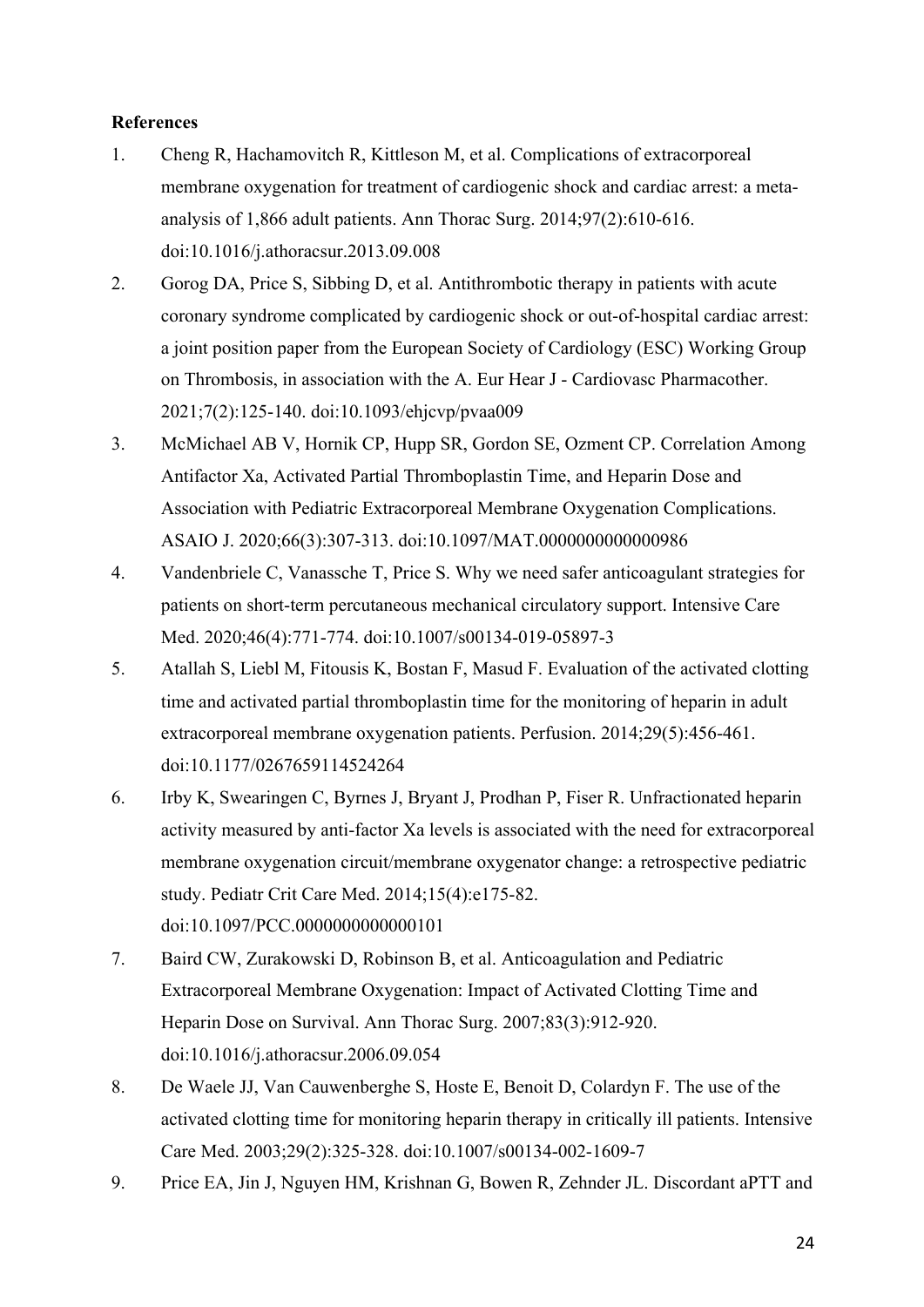Anti-Xa Values and Outcomes in Hospitalized Patients Treated with Intravenous Unfractionated Heparin. Ann Pharmacother. 2013;47(2):151-158. doi:10.1345/aph.1R635

- 10. Oladunjoye OO, Sleeper LA, Nair AG, et al. Partial thromboplastin time is more predictive of bleeding than anti-Xa levels in heparinized pediatric patients after cardiac surgery. J Thorac Cardiovasc Surg. 2018;156(1):332-340.e1. doi:10.1016/j.jtcvs.2018.02.101
- 11. Aubron C, DePuydt J, Belon F, et al. Predictive factors of bleeding events in adults undergoing extracorporeal membrane oxygenation. Ann Intensive Care. 2016;6(1):97. doi:10.1186/s13613-016-0196-7
- 12. Hirsh J, Raschke R. Heparin and low-molecular-weight heparin: the Seventh ACCP Conference on Antithrombotic and Thrombolytic Therapy. Chest. 2004;126(3 Suppl):188S-203S. doi:10.1378/chest.126.3\_suppl.188S
- 13. ELSO Anticoagulation Guideline.; 2014. Accessed April 20, 2021. https://www.elso.org/portals/0/files/elsoanticoagulationguideline8-2014-tablecontents.pdf
- 14. Ignjatovic V, Summerhayes R, Gan A, et al. Monitoring Unfractionated Heparin (UFH) therapy: which Anti-Factor Xa assay is appropriate? Thromb Res. 2007;120(3):347-351. doi:10.1016/j.thromres.2006.10.006
- 15. Schaefer B, Hausfeld A, Martin M, et al. Impact of exogenous antithrombin on low molecular weight heparin anti-Xa activity assays in a pediatric and young adult leukemia and lymphoma cohort with variable antithrombin levels. Pediatr Blood Cancer. 2020;67(11):e28654. doi:10.1002/pbc.28654
- 16. Bembea MM, Schwartz JM, Shah N, et al. Anticoagulation Monitoring during Pediatric Extracorporeal Membrane Oxygenation. ASAIO J. 2013;59(1):63-68. doi:10.1097/MAT.0b013e318279854a
- 17. Nankervis CA, Preston TJ, Dysart KC, et al. Assessing heparin dosing in neonates on venoarterial extracorporeal membrane oxygenation. ASAIO J. 2007;53(1):111-114. doi:10.1097/01.mat.0000247777.65764.b3
- 18. Liveris A, Bello RA, Friedmann P, et al. Anti-Factor Xa Assay Is a Superior Correlate of Heparin Dose Than Activated Partial Thromboplastin Time or Activated Clotting Time in Pediatric Extracorporeal Membrane Oxygenation\*. Pediatr Crit Care Med. 2014;15(2):e72-e79. doi:10.1097/PCC.0000000000000028
- 19. Chu DC, Abu-Samra AG, Baird GL, et al. Quantitative measurement of heparin in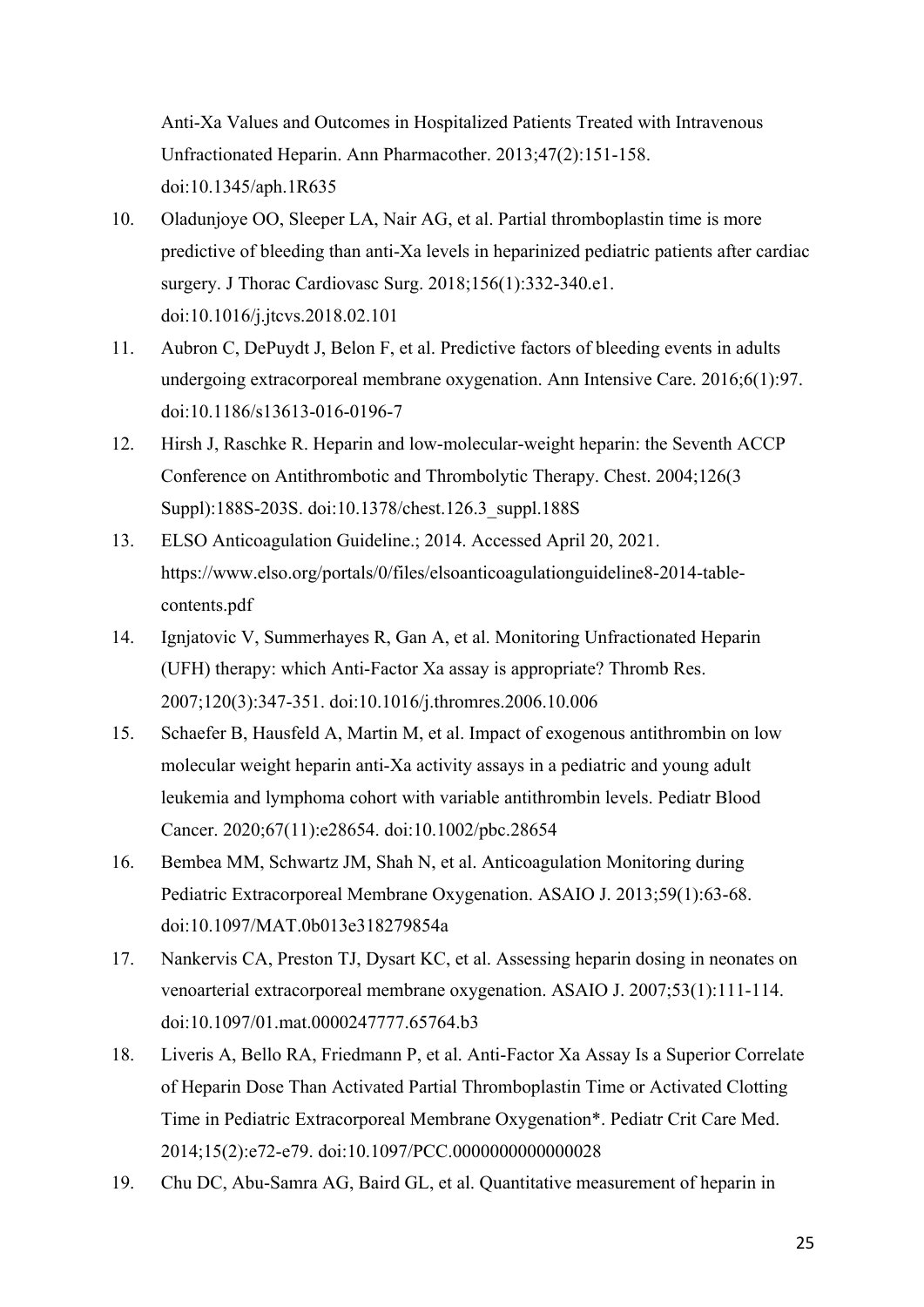comparison with conventional anticoagulation monitoring and the risk of thrombotic events in adults on extracorporeal membrane oxygenation. Intensive Care Med. 2015;41(2):369-370. doi:10.1007/s00134-014-3574-3

- 20. Arnouk S, Altshuler D, Lewis TC, et al. Evaluation of Anti-Xa and Activated Partial Thromboplastin Time Monitoring of Heparin in Adult Patients Receiving Extracorporeal Membrane Oxygenation Support. ASAIO J. 2020;66(3):300-306. doi:10.1097/MAT.0000000000001004
- 21. Raghunathan V, Liu P, Kohs TCL, et al. Heparin Resistance Is Common in Patients Undergoing Extracorporeal Membrane Oxygenation but Is Not Associated with Worse Clinical Outcomes. ASAIO J. Published online January 28, 2021. doi:10.1097/MAT.0000000000001334
- 22. Staples MH, Dunton RF, Karlson KJ, Leonardi HK, Berger RL. Heparin resistance after preoperative heparin therapy or intraaortic balloon pumping. Ann Thorac Surg. 1994;57(5):1211-1216. doi:10.1016/0003-4975(94)91359-5
- 23. Ranucci M, Isgrò G, Cazzaniga A, et al. Different patterns of heparin resistance: therapeutic implications. Perfusion. 2002;17(3):199-204. doi:10.1191/0267659102pf562oa
- 24. Avidan MS, Levy JH, Scholz J, et al. A phase III, double-blind, placebo-controlled, multicenter study on the efficacy of recombinant human antithrombin in heparinresistant patients scheduled to undergo cardiac surgery necessitating cardiopulmonary bypass. Anesthesiology. 2005;102(2):276-284. doi:10.1097/00000542-200502000- 00007
- 25. Ranucci M, Frigiola A, Menicanti L, Ditta A, Boncilli A, Brozzi S. Postoperative antithrombin levels and outcome in cardiac operations. Crit Care Med. 2005;33(2):355- 360. doi:10.1097/01.ccm.0000153409.55645.58
- 26. Baird CW, Zurakowski D, Robinson B, et al. Anticoagulation and Pediatric Extracorporeal Membrane Oxygenation: Impact of Activated Clotting Time and Heparin Dose on Survival. Ann Thorac Surg. 2007;83(3):912-920. doi:10.1016/j.athoracsur.2006.09.054
- 27. McMichael AB V., Hornik CP, Hupp SR, Gordon SE, Ozment CP. Correlation Among Antifactor Xa, Activated Partial Thromboplastin Time, and Heparin Dose and Association with Pediatric Extracorporeal Membrane Oxygenation Complications. ASAIO J. 2020;66(3):307-313. doi:10.1097/MAT.0000000000000986
- 28. Streng AS, Delnoij TSR, Mulder MMG, et al. Monitoring of Unfractionated Heparin in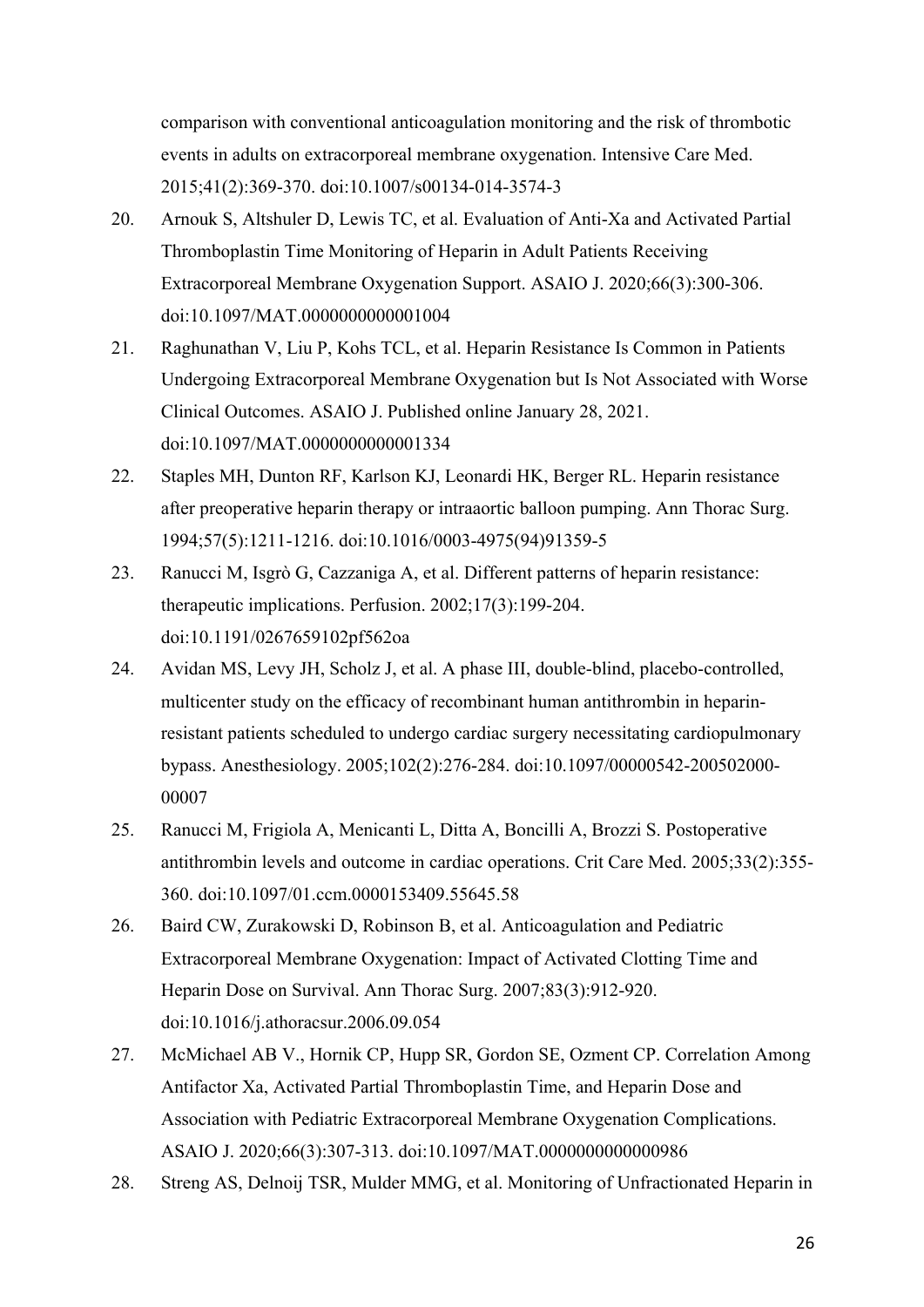Severe COVID-19: An Observational Study of Patients on CRRT and ECMO. TH open companion J to Thromb Haemost. 2020;4(4):e365-e375. doi:10.1055/s-0040- 1719083

- 29. Chlebowski MM, Baltagi S, Carlson M, Levy JH, Spinella PC. Clinical controversies in anticoagulation monitoring and antithrombin supplementation for ECMO. Crit Care. 2020;24(1):19. doi:10.1186/s13054-020-2726-9
- 30. Panigada M, Cucino A, Spinelli E, et al. A Randomized Controlled Trial of Antithrombin Supplementation During Extracorporeal Membrane Oxygenation. Crit Care Med. 2020;48(11):1636-1644. doi:10.1097/CCM.0000000000004590
- 31. Alexander DC, Butt WW, Best JD, Donath SM, Monagle PT, Shekerdemian LS. Correlation of thromboelastography with standard tests of anticoagulation in paediatric patients receiving extracorporeal life support. Thromb Res. 2010;125(5):387-392. doi:10.1016/J.THROMRES.2009.07.001
- 32. Prakash S, Wiersema UF, Bihari S, Roxby D. Discordance between ROTEM® clotting time and conventional tests during unfractionated heparin-based anticoagulation in intensive care patients on extracorporeal membrane oxygenation. Anaesth Intensive Care. 2016;44(1):85-92. doi:10.1177/0310057X1604400113
- 33. Nair P, Hoechter DJ, Buscher H, et al. Prospective observational study of hemostatic alterations during adult extracorporeal membrane oxygenation (ECMO) using point-ofcare thromboelastometry and platelet aggregometry. J Cardiothorac Vasc Anesth. 2015;29(2):288-296. doi:10.1053/j.jvca.2014.06.006
- 34. Laine A, Niemi T, Suojaranta-Ylinen R, et al. Decreased maximum clot firmness in rotational thromboelastometry (ROTEM®) is associated with bleeding during extracorporeal mechanical circulatory support. Perfusion. 2016;31(8):625-633. doi:10.1177/0267659116647473
- 35. Hellmann C, Schmutz A, Kalbhenn J. Bleeding during veno-venous ECMO cannot reliably be predicted by rotational thrombelastometry (ROTEMTM). Perfusion. 2018;33(4):289-296. doi:10.1177/0267659117746231
- 36. Panigada M, E. Iapichino G, Brioni M, et al. Thromboelastography-based anticoagulation management during extracorporeal membrane oxygenation: a safety and feasibility pilot study. Ann Intensive Care. 2018;8(1):7. doi:10.1186/s13613-017- 0352-8
- 37. Henderson N, Sullivan J, Myers J, et al. Use of Thromboelastography to Predict Thrombotic Complications in Pediatric and Neonatal Exracorporeal Membranous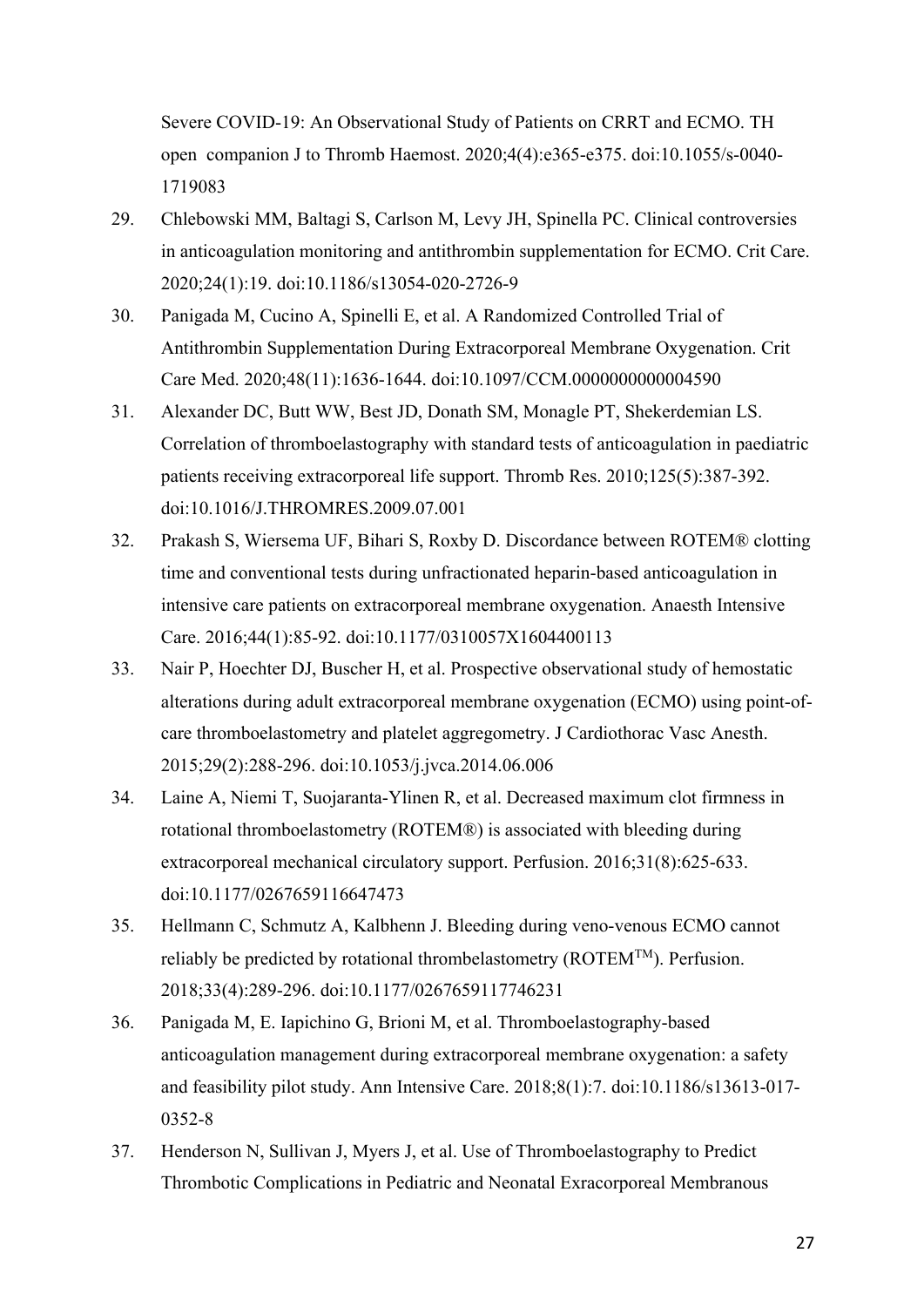Oxygenation. J Extracorpor Technol. 2018;50(3):149-154.

- 38. Padhya DP, Prutsky GJ, Nemergut ME, et al. Routine laboratory measures of heparin anticoagulation for children on extracorporeal membrane oxygenation: Systematic review and meta-analysis. Thromb Res. 2019;179:132-139. doi:10.1016/j.thromres.2019.05.006
- 39. Besser M, Baglin C, Luddington R, Van Hylckama Vlieg A, Baglin T. High rate of unprovoked recurrent venous thrombosis is associated with high thrombin-generating potential in a prospective cohort study. J Thromb Haemost. 2008;6(10):1720-1725. doi:10.1111/j.1538-7836.2008.03117.x
- 40. van Hylckama Vlieg A, Christiansen SC, Luddington R, Cannegieter SC, Rosendaal FR, Baglin TP. Elevated endogenous thrombin potential is associated with an increased risk of a first deep venous thrombosis but not with the risk of recurrence. Br J Haematol. 2007;138(6):769-774. doi:10.1111/j.1365-2141.2007.06738.x
- 41. Wexels F, Dahl OE, Pripp AH, Seljeflot I. Thrombin Generation in Patients With Suspected Venous Thromboembolism. Clin Appl Thromb Hemost. 2017;23(5):416- 421. doi:10.1177/1076029617700999
- 42. Mazzeffi M, Strauss E, Meyer M, et al. Coagulation Factor Levels and Underlying Thrombin Generation Patterns in Adult Extracorporeal Membrane Oxygenation Patients. Anesth Analg. 2019;129(3):659-666. doi:10.1213/ANE.0000000000004275
- 43. Al Dieri R, de Laat B, Hemker HC. Thrombin generation: What have we learned? Blood Rev. 2012;26(5):197-203. doi:10.1016/j.blre.2012.06.001
- 44. Bosch YPJ, Al Dieri R, ten Cate H, et al. Measurement of thrombin generation intraoperatively and its association with bleeding tendency after cardiac surgery. Thromb Res. 2014;133(3):488-494. doi:10.1016/j.thromres.2013.12.017
- 45. Lubnow M, Philipp A, Dornia C, et al. D-dimers as an early marker for oxygenator exchange in extracorporeal membrane oxygenation. J Crit Care. 2014;29(3):473.e1-5. doi:10.1016/j.jcrc.2013.12.008
- 46. Dornia C, Philipp A, Bauer S, et al. D-dimers Are a Predictor of Clot Volume Inside Membrane Oxygenators During Extracorporeal Membrane Oxygenation. Artif Organs. 2015;39(9):782-787. doi:10.1111/aor.12460
- 47. Arachchillage DRJ, Laffan M, Khanna S, et al. Frequency of Thrombocytopenia and Heparin-Induced Thrombocytopenia in Patients Receiving Extracorporeal Membrane Oxygenation Compared With Cardiopulmonary Bypass and the Limited Sensitivity of Pretest Probability Score. Crit Care Med. 2020;48(5):e371-e379.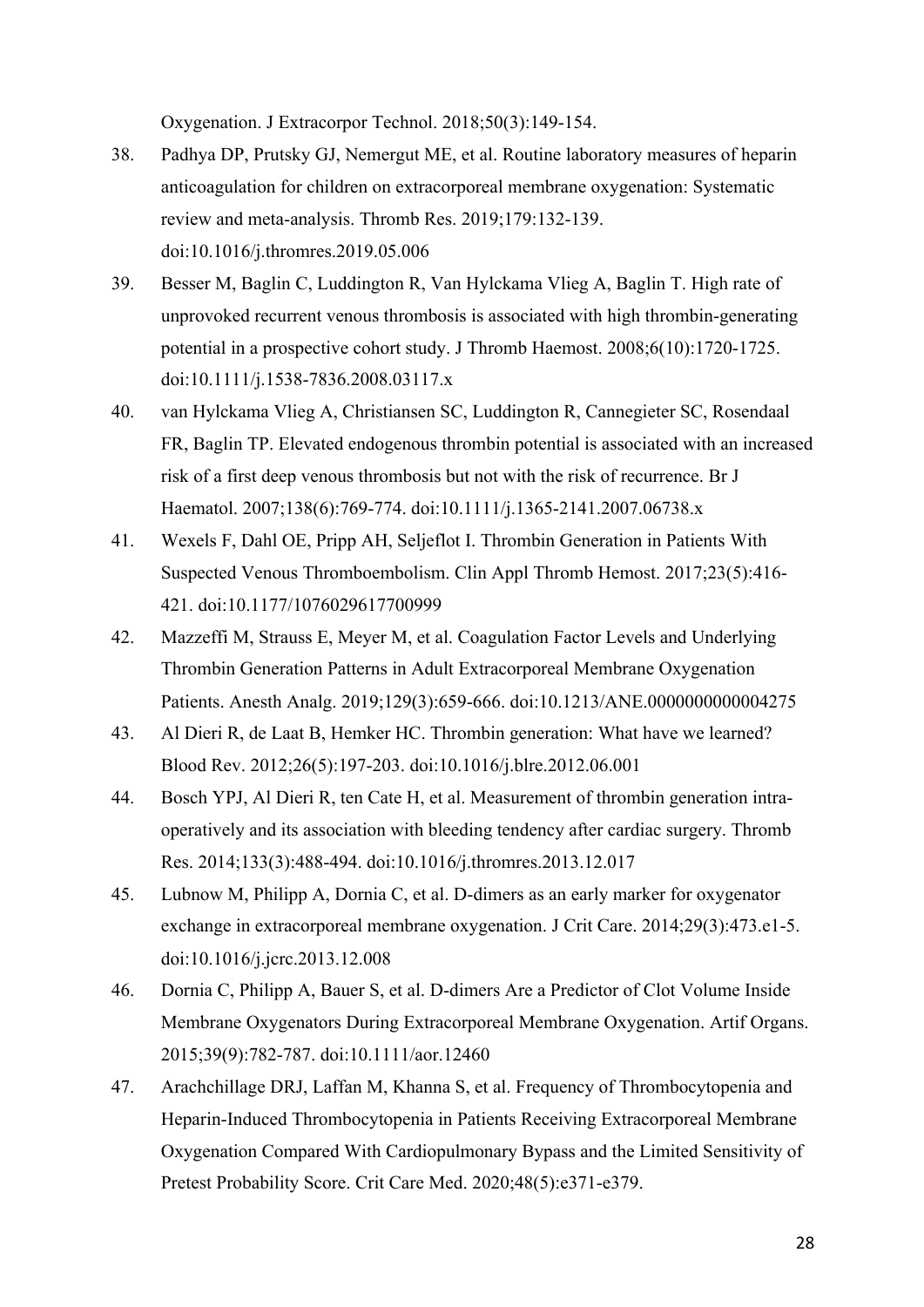doi:10.1097/CCM.0000000000004261

- 48. Lo GK, Juhl D, Warkentin TE, Sigouin CS, Eichler P, Greinacher A. Evaluation of pretest clinical score (4 T's) for the diagnosis of heparin-induced thrombocytopenia in two clinical settings. J Thromb Haemost. 2006;4(4):759-765. doi:10.1111/j.1538- 7836.2006.01787.x
- 49. Ranucci M, Colella D, Baryshnikova E, Di Dedda U, Surgical and Clinical Outcome Research (SCORE) Group. Effect of preoperative P2Y12 and thrombin platelet receptor inhibition on bleeding after cardiac surgery. Br J Anaesth. 2014;113(6):970- 976. doi:10.1093/bja/aeu315
- 50. Van Poucke S, Stevens K, Kicken C, Simons A, Marcus A, Lancé M. Platelet Function During Hypothermia in Experimental Mock Circulation. Artif Organs. 2016;40(3):288- 293. doi:10.1111/aor.12555
- 51. Balle CM, Jeppesen AN, Christensen S, Hvas A-M. Platelet Function During Extracorporeal Membrane Oxygenation in Adult Patients: A Systematic Review. Front Cardiovasc Med. 2018;5:157. doi:10.3389/fcvm.2018.00157
- 52. Jiritano F, Serraino GF, ten Cate H, et al. Platelets and extra-corporeal membrane oxygenation in adult patients: a systematic review and meta-analysis. Intensive Care Med. 2020;46(6):1154-1169. doi:10.1007/s00134-020-06031-4
- 53. Yaw HP, Van Den Helm S, MacLaren G, Linden M, Monagle P, Ignjatovic V. Platelet Phenotype and Function in the Setting of Pediatric Extracorporeal Membrane Oxygenation (ECMO): A Systematic Review. Front Cardiovasc Med. 2019;6:137. doi:10.3389/fcvm.2019.00137
- 54. Balle CM, Jeppesen AN, Christensen S, Hvas A-M. Platelet Function During Extracorporeal Membrane Oxygenation in Adult Patients. Front Cardiovasc Med. 2019;6:114. doi:10.3389/fcvm.2019.00114
- 55. Sniderman J, Monagle P, Annich GM, MacLaren G. Hematologic concerns in extracorporeal membrane oxygenation. Res Pract Thromb Haemost. 2020;4(4):455- 468. doi:10.1002/rth2.12346
- 56. Uriel N, Pak S-W, Jorde UP, et al. Acquired von Willebrand Syndrome After Continuous-Flow Mechanical Device Support Contributes to a High Prevalence of Bleeding During Long-Term Support and at the Time of Transplantation. J Am Coll Cardiol. 2010;56(15):1207-1213. doi:10.1016/j.jacc.2010.05.016
- 57. Lukito P, Wong A, Jing J, et al. Mechanical circulatory support is associated with loss of platelet receptors glycoprotein Ibα and glycoprotein VI. J Thromb Haemost.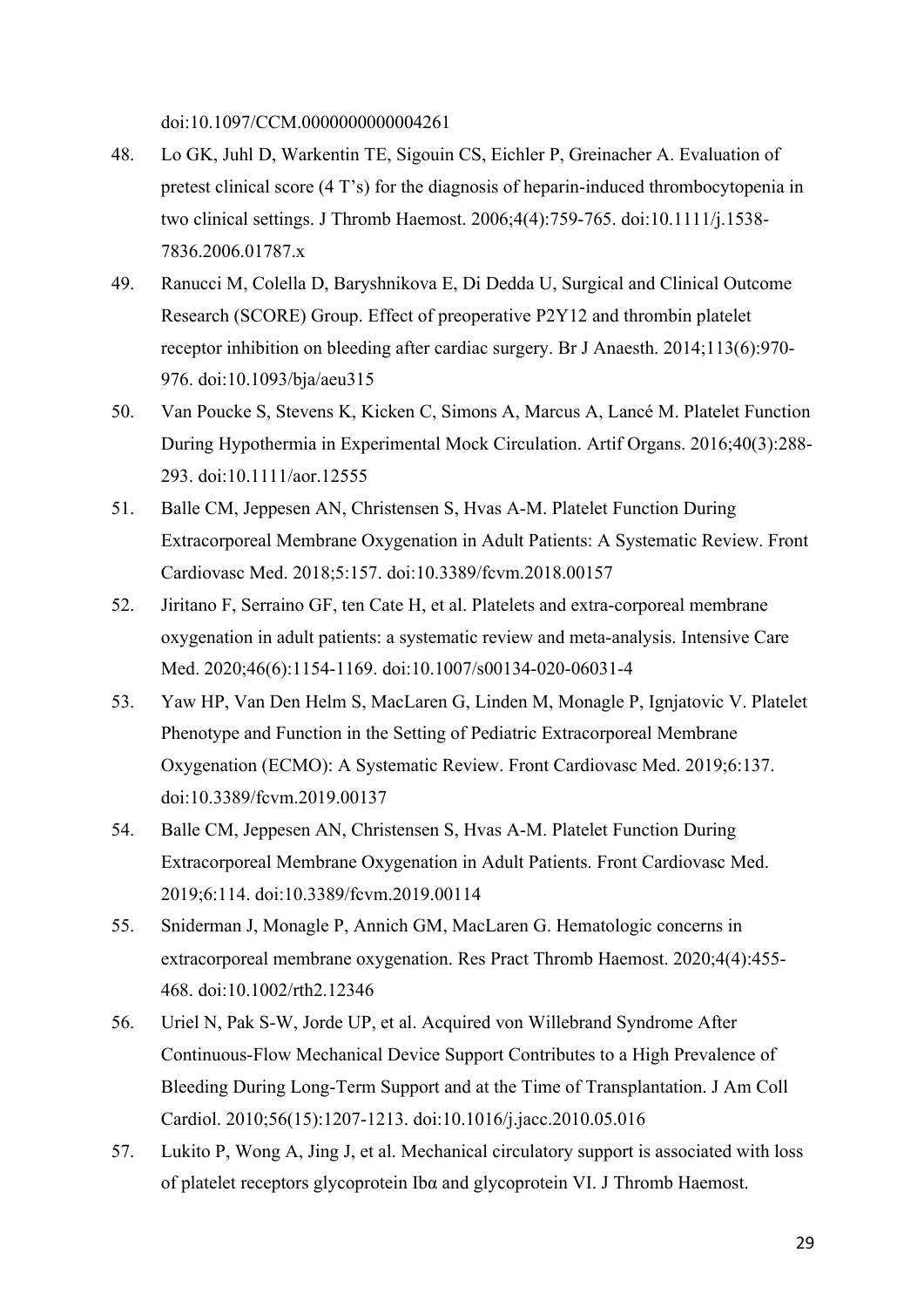2016;14(11):2253-2260. doi:10.1111/jth.13497

- 58. Higgins RA, Goodwin AJ. Automated assays for von Willebrand factor activity. Am J Hematol. 2019;94(4):496-503. doi:10.1002/ajh.25393
- 59. Kalbhenn J, Schlagenhauf A, Rosenfelder S, Schmutz A, Zieger B. Acquired von Willebrand syndrome and impaired platelet function during venovenous extracorporeal membrane oxygenation: Rapid onset and fast recovery. J Heart Lung Transplant. 2018;37(8):985-991. doi:10.1016/j.healun.2018.03.013
- 60. Meyer AL, Malehsa D, Budde U, Bara C, Haverich A, Strueber M. Acquired von Willebrand syndrome in patients with a centrifugal or axial continuous flow left ventricular assist device. JACC Heart Fail. 2014;2(2):141-145. doi:10.1016/j.jchf.2013.10.008
- 61. Oezpeker C, Zittermann A, Baurichter D, et al. Changes in Von Willebrand factor profile predicts clinical outcomes in patients on mechanical circulatory support. J Card Surg. 2018;33(10):693-702. doi:10.1111/jocs.13794
- 62. Ki KK, Passmore MR, Chan CHH, et al. Low flow rate alters haemostatic parameters in an ex-vivo extracorporeal membrane oxygenation circuit. Intensive Care Med Exp. 2019;7(1):51. doi:10.1186/s40635-019-0264-z
- 63. Klaeske K, Dieterlen M-T, Scholz U, et al. Acquired von Willebrand factor deficiency is reduced in HeartMate 3 patients†. Eur J Cardio-Thoracic Surg. 2019;56(3):444-450. doi:10.1093/ejcts/ezz045
- 64. Dean J, Blanchette V, Carcao M, et al. von Willebrand disease in a pediatric-based population--comparison of type 1 diagnostic criteria and use of the PFA-100 and a von Willebrand factor/collagen-binding assay. Thromb Haemost. 2000;84(3):401-409.
- 65. Favaloro EJ. Utility of the platelet function analyser (PFA-100/200) for exclusion or detection of von Willebrand disease: A study 22 years in the making. Thromb Res. 2020;188:17-24. doi:10.1016/j.thromres.2020.01.029
- 66. Topf H-G, Weiss D, Lischetzki G, Strasser E, Rascher W, Rauh M. Evaluation of a modified thromboelastography assay for the screening of von Willebrand disease. Thromb Haemost. 2011;105(6):1091-1099. doi:10.1160/TH10-12-0782
- 67. Schmidt DE, Majeed A, Bruzelius M, Odeberg J, Holmström M, Ågren A. A prospective diagnostic accuracy study evaluating rotational thromboelastometry and thromboelastography in 100 patients with von Willebrand disease. Haemophilia. 2017;23(2):309-318. doi:10.1111/hae.13121
- 68. Topf H-G, Strasser ER, Breuer G, Rascher W, Rauh M, Fahlbusch FB. Closing the gap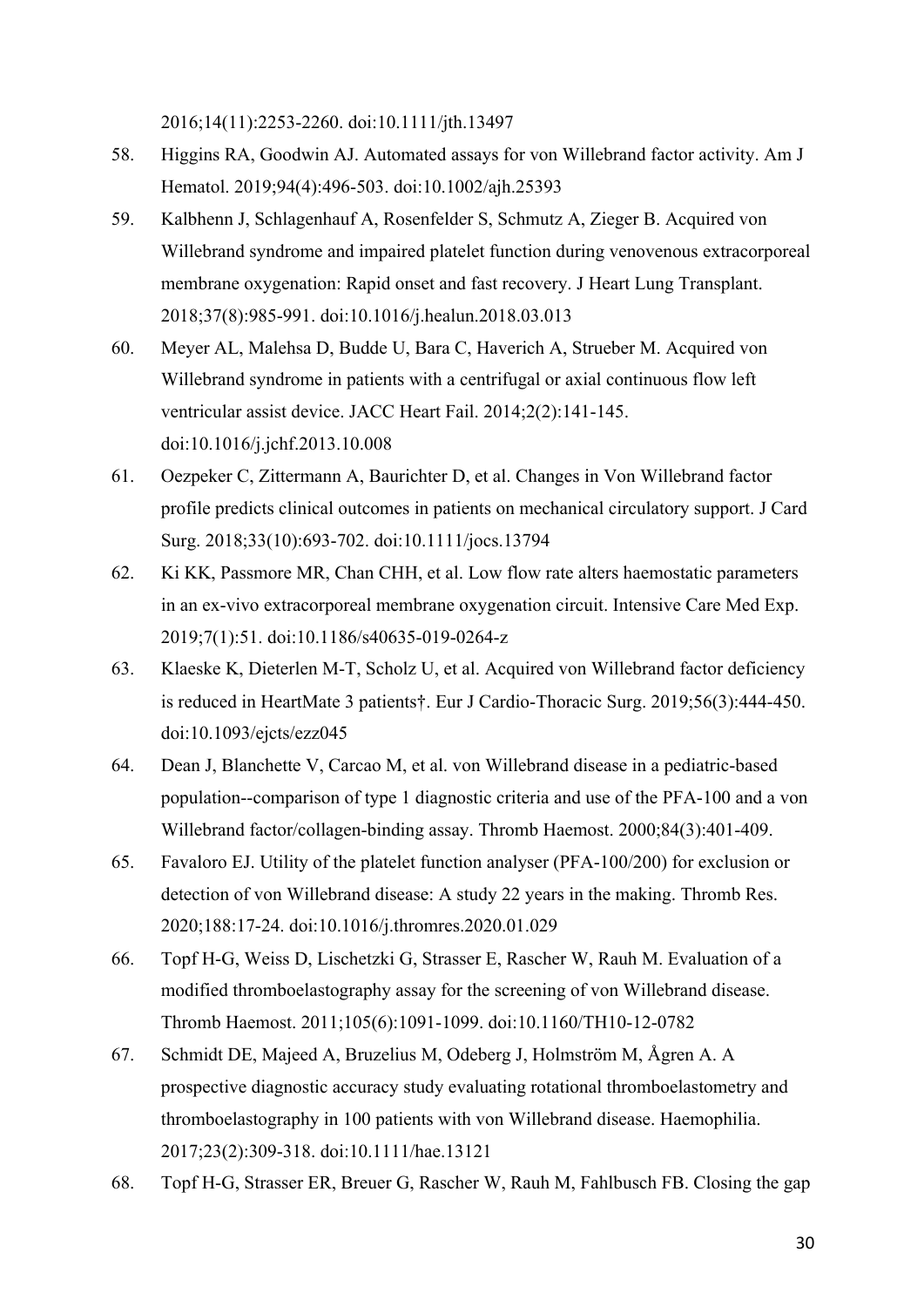– detection of clinically relevant von Willebrand disease in emergency settings through an improved algorithm based on rotational Thromboelastometry. BMC Anesthesiol. 2019;19(1):10. doi:10.1186/s12871-018-0672-8

- 69. Zhou Y, Qin S, Hilton T, et al. Quantification of Von Willebrand Factor Cleavage by adamts-13 in Patients Supported by Left Ventricular Assist Devices. ASAIO J. 2017;63(6):849-853. doi:10.1097/MAT.0000000000000602
- 70. Farag M, Spinthakis N, Gue YX, et al. Impaired endogenous fibrinolysis in STsegment elevation myocardial infarction patients undergoing primary percutaneous coronary intervention is a predictor of recurrent cardiovascular events: the RISK PPCI study. Eur Heart J. 2019;40(3):295-305. doi:10.1093/eurheartj/ehy656
- 71. Gorog DA, Lip GYH. Impaired Spontaneous/Endogenous Fibrinolytic Status as New Cardiovascular Risk Factor?: JACC Review Topic of the Week. J Am Coll Cardiol. 2019;74(10):1366-1375. doi:10.1016/J.JACC.2019.07.030
- 72. Kaikita K, Hosokawa K, Dahlen JR, Tsujita K. Total Thrombus-Formation Analysis System (T-TAS): Clinical Application of Quantitative Analysis of Thrombus Formation in Cardiovascular Disease. Thromb Haemost. 2019;119(10):1554-1562. doi:10.1055/s-0039-1693411
- 73. Hagström E, James SK, Bertilsson M, et al. Growth differentiation factor-15 level predicts major bleeding and cardiovascular events in patients with acute coronary syndromes: results from the PLATO study. Eur Heart J. 2016;37(16):1325-1333. doi:10.1093/eurheartj/ehv491
- 74. Wallentin L, Hijazi Z, Andersson U, et al. Growth differentiation factor 15, a marker of oxidative stress and inflammation, for risk assessment in patients with atrial fibrillation: insights from the Apixaban for Reduction in Stroke and Other Thromboembolic Events in Atrial Fibrillation (ARISTOTLE) trial. Circulation. 2014;130(21):1847-1858. doi:10.1161/CIRCULATIONAHA.114.011204
- 75. Lok SI, Winkens B, Goldschmeding R, et al. Circulating growth differentiation factor-15 correlates with myocardial fibrosis in patients with non-ischaemic dilated cardiomyopathy and decreases rapidly after left ventricular assist device support. Eur J Heart Fail. 2012;14(11):1249-1256. doi:10.1093/eurjhf/hfs120
- 76. Mackman N, Bergmeier W, Stouffer GA, Weitz JI. Therapeutic strategies for thrombosis: new targets and approaches. Nat Rev Drug Discov. 2020;19(5):333-352. doi:10.1038/s41573-020-0061-0
- 77. Larsson M, Rayzman V, Nolte MW, et al. A factor XIIa inhibitory antibody provides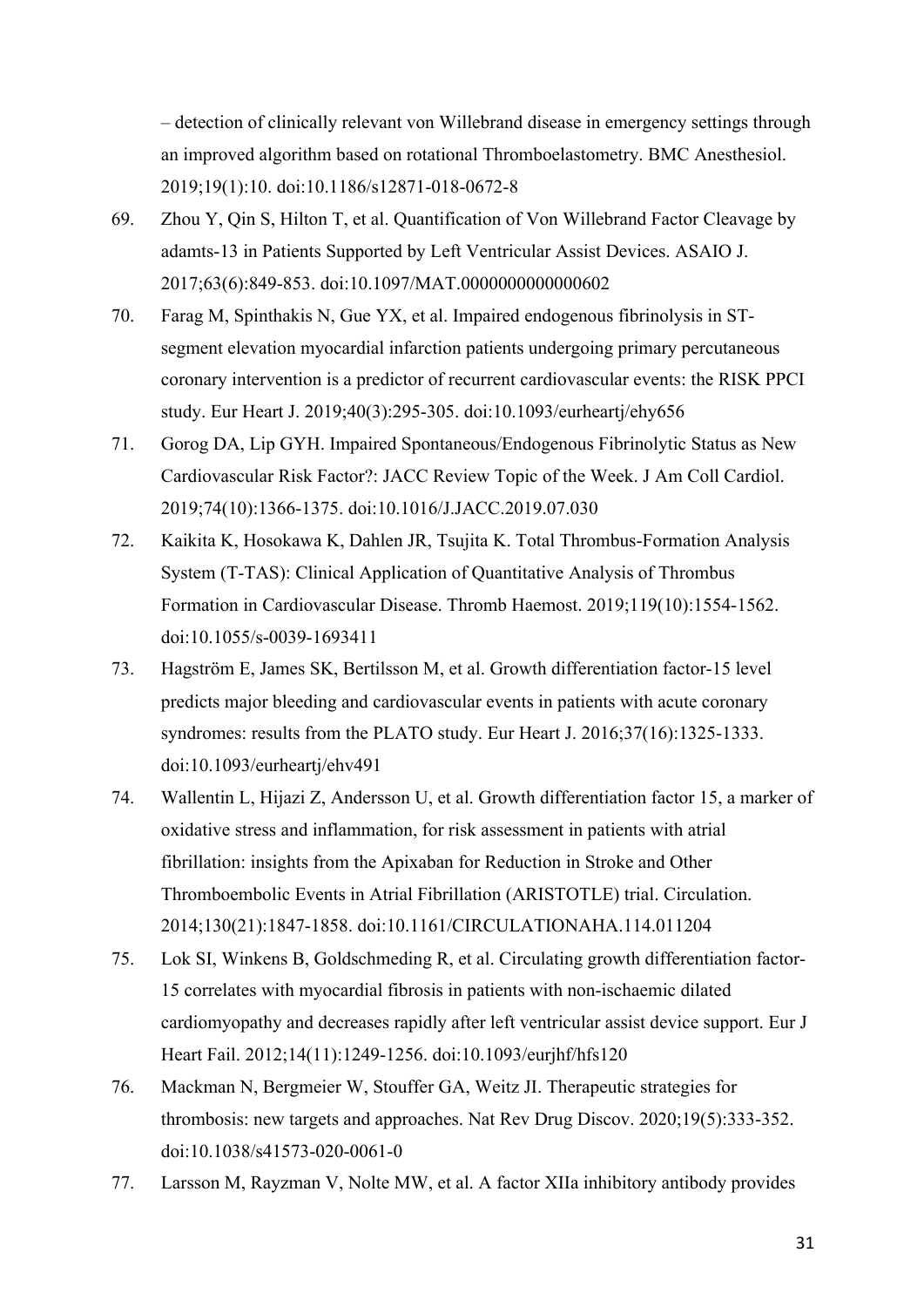thromboprotection in extracorporeal circulation without increasing bleeding risk. Sci Transl Med. 2014;6(222):222ra17. doi:10.1126/scitranslmed.3006804

- 78. Matafonov A, Leung PY, Gailani AE, et al. Factor XII inhibition reduces thrombus formation in a primate thrombosis model. Blood. 2014;123(11):1739-1746. doi:10.1182/blood-2013-04-499111
- 79. Yau JW, Liao P, Fredenburgh JC, et al. Selective depletion of factor XI or factor XII with antisense oligonucleotides attenuates catheter thrombosis in rabbits. Blood. 2014;123(13):2102-2107. doi:10.1182/blood-2013-12-540872
- 80. David T, Kim YC, Ely LK, et al. Factor XIa-specific IgG and a reversal agent to probe factor XI function in thrombosis and hemostasis. Sci Transl Med. 2016;8(353):353ra112. doi:10.1126/scitranslmed.aaf4331
- 81. Büller HR, Bethune C, Bhanot S, et al. Factor XI Antisense Oligonucleotide for Prevention of Venous Thrombosis. N Engl J Med. 2015;372(3):232-240. doi:10.1056/NEJMoa1405760
- 82. Weitz JI, Bauersachs R, Becker B, et al. Effect of Osocimab in Preventing Venous Thromboembolism Among Patients Undergoing Knee Arthroplasty. JAMA. 2020;323(2):130. doi:10.1001/jama.2019.20687
- 83. Combes A, Hajage D, Capellier G, et al. Extracorporeal Membrane Oxygenation for Severe Acute Respiratory Distress Syndrome. N Engl J Med. 2018;378(21):1965-1975. doi:10.1056/NEJMoa1800385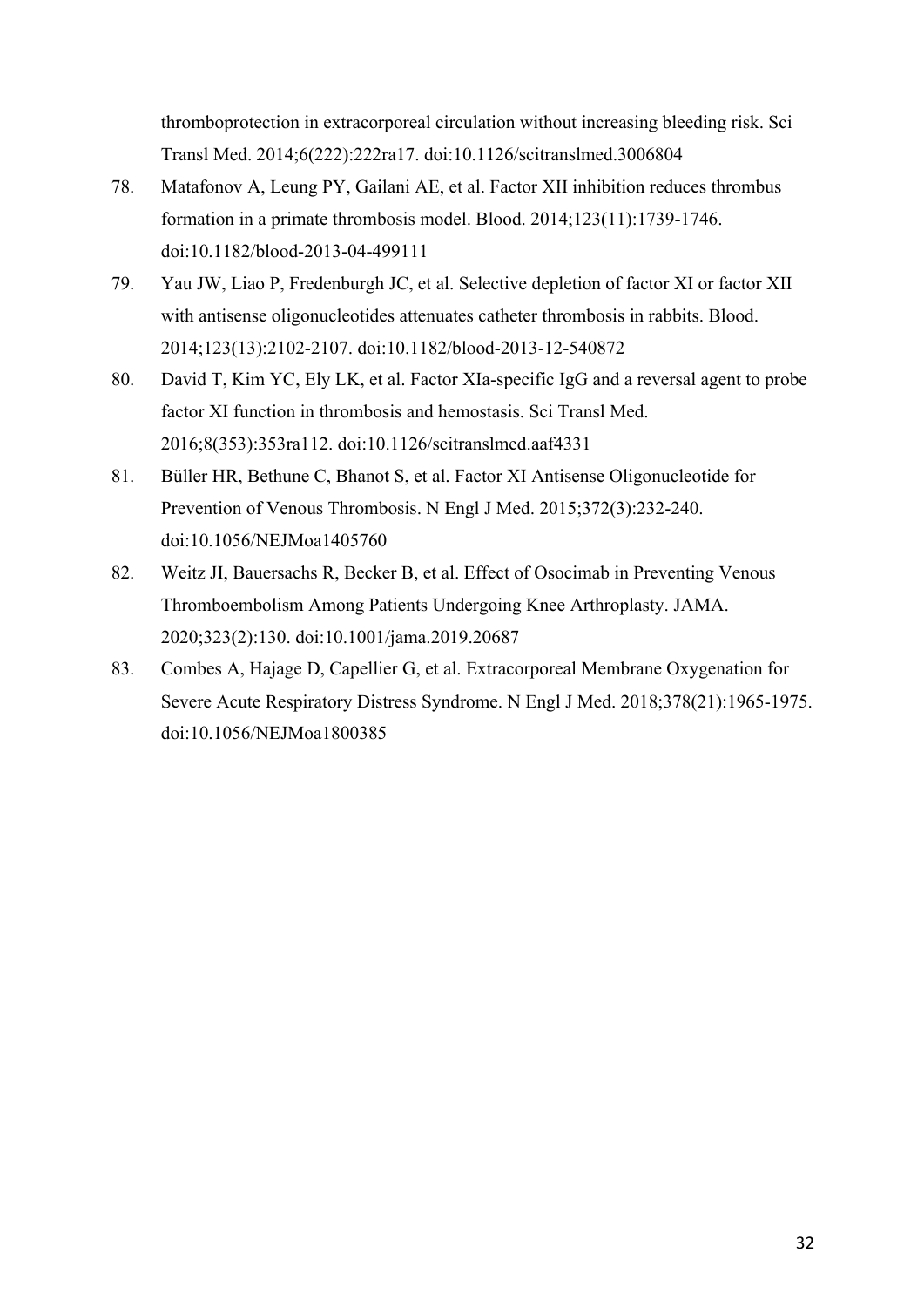# **Figure 1. Aetiology of thrombosis and bleeding in patients on mechanical circulatory support and tests available to identify these risks.**

Contact of blood with the artificial circuit results in activation of coagulation, whilst platelet activation occurs due to the foreign surface and high shear flow conditions. Activation of coagulation and platelet aggregation result in platelet thrombus formation. Meanwhile, MCS particularly with continuous (as opposed to pulsatile) flow, leads to cleavage of HMWM of vWF and development of AVWS, increasing the susceptibility to bleeding. Endogenous fibrinolysis, mediated predominantly by tissue-activated plasminogen activator (t-PA), plasminogen activator inhibitor-1 (PAI-1) and thrombin-activatable fibrinolysis inhibitor (TAFI), is responsible for prevention of lasting thrombotic occlusion and when enhanced can increase bleeding risk.

*Conventional tests to assess UFH shown in blue rectangles, more novel tests of haemostasis and fibrinolysis shown in green rectangles.*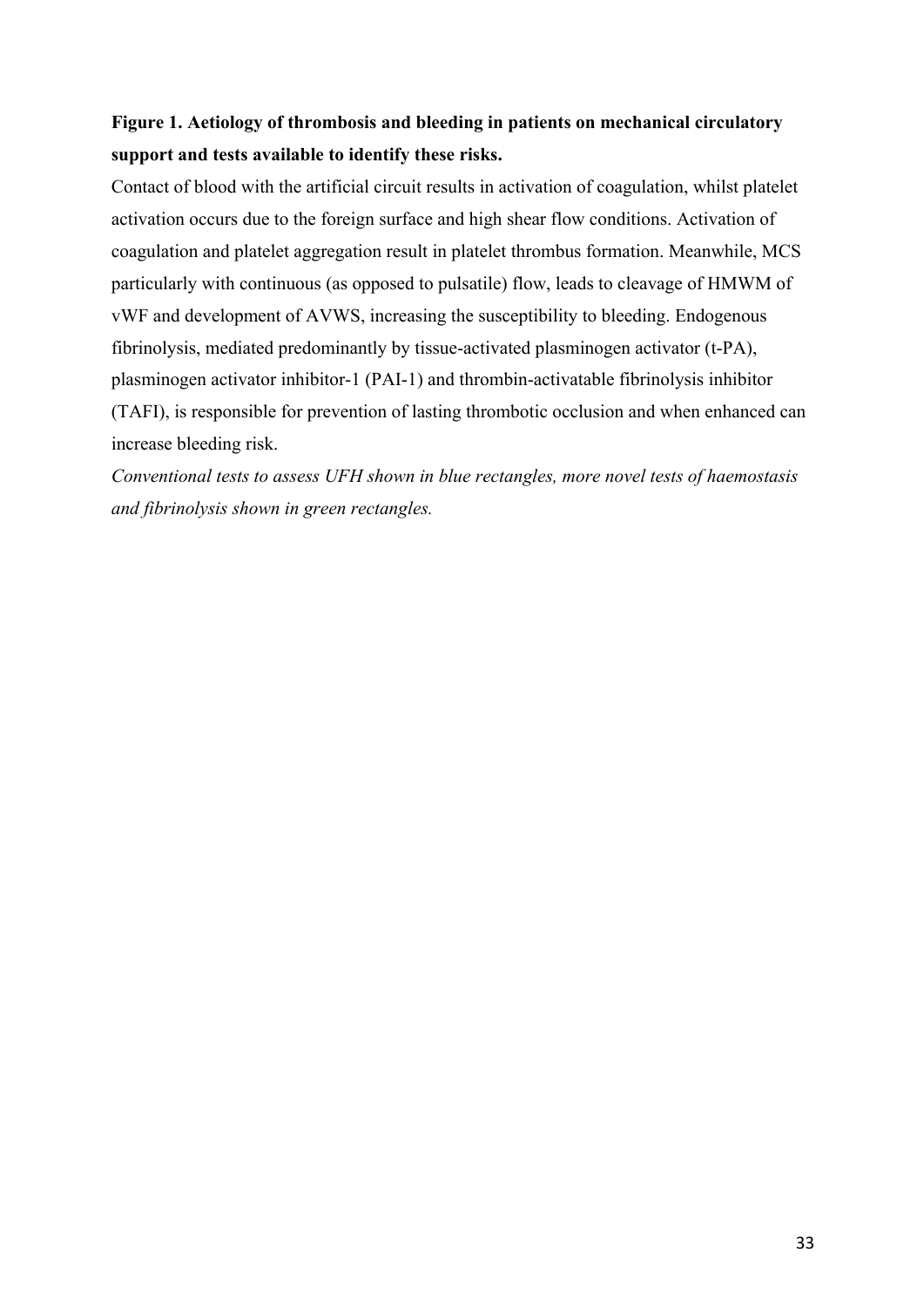#### **Figure 2. Proposal for monitoring patients on mechanical circulatory support.**

Baseline assessment and monitoring of anticoagulation is required in all patients as shown. Patients on MCS are at risk of both thrombosis (green panels) and bleeding (red panels), requiring requiring regular assessment (turquoise panels). To prevent bleeding whilst preventing thrombosis, we aim to keep heparin anti-Xa level in the target 0.2-0.5 IU/mL, at the lower end of the therapeutic range. Patients on MCS are at risk of developing platelet dysfunction due to loss of platelet receptors and AVWS despite normal platelet count. Platelet function tests allow the identification of these patients and if the patient is bleeding despite normal coagulation assays and platelet count, assessment of platelet function can help reveal platelet dysfunction. In patients with recurrent thrombotic events, particularly arterial events, despite adequate anticoagulation, and normal or activated platelet response, the addition of antiplatelet treatment to anticoagulation can be considered.

*\** dose range is given to reflect the variation in practice.

*Abbreviations: anti-PF4=anti-platelet factor 4 antibodies, aPTT=activated partial thromboplastin time, AT=antithrombin, AVWS=acquired von Willebrand syndrome, CRP=Creactive protein, CT=computerised tomography, DIC=disseminated intravascular coagulation, ELISA=enzyme-linked immunosorbent assay , HIT=heparin-induced thrombocytopenia, ICH=intracranial haemorrhage, LTA=light transmittance aggregometry, MEA=multiple electrode aggregometry, pf-Hb = plasma free haemoglobin, PT=prothrombin time, ROTEM=rotational thromboelastometry, TEG=thromboelastography, t.d.s.= ter die sumendum (3 times a day), UFH=unfractionated heparin.*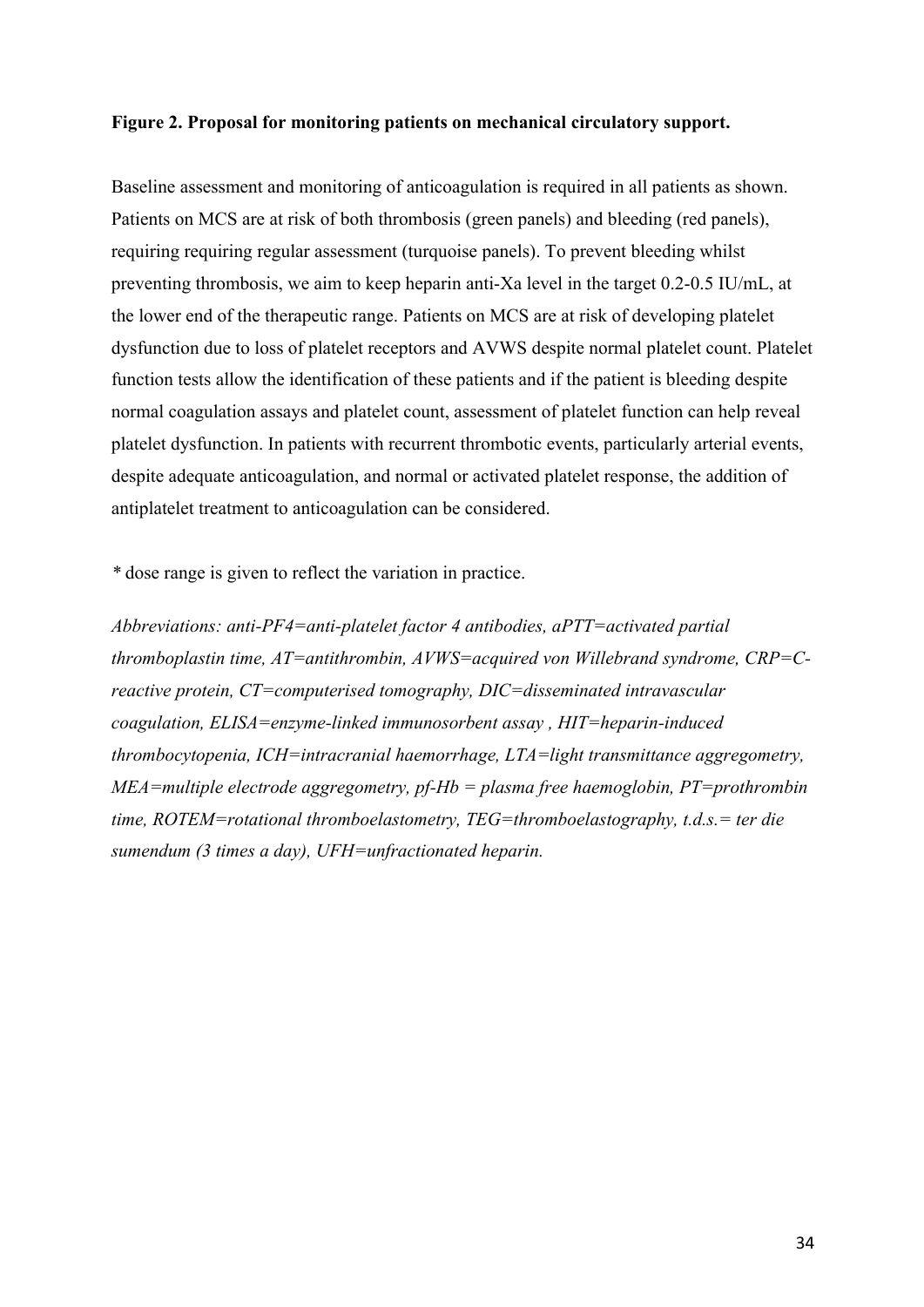| Test       | <b>Advantages</b>              | <b>Disadvantages</b>                       |
|------------|--------------------------------|--------------------------------------------|
| <b>ACT</b> | • Point-of-care test           | • No clear validation in ECMO              |
|            | • Rapid to perform             | • Affected by haemodilution,               |
|            | • Whole blood test             | hypofibrinogenemia,                        |
|            |                                | thrombocytopenia, liver failure,           |
|            |                                | inflammation, lupus anticoagulant and      |
|            |                                | consumptive coagulopathy                   |
|            |                                | • Used alone may lead to suboptimal        |
|            |                                | anticoagulation with ECMO                  |
| aPTT       | • Point-of-care test available | · Often central lab: time delay            |
|            | (not routinely)                | • High variation between reagents and      |
|            | • Best predictor of bleeding   | labs                                       |
|            | • Relatively inexpensive       | • Affected by many biologic factors,       |
|            |                                | often disturbed in critically ill patients |
|            |                                | • Range based on anti-Xa                   |
| Anti-      | • Considered gold standard for | • Expensive                                |
| Xa         | assessing heparin effect       | • Difficult to automate                    |
|            | · Good correlation with        | • Not universally available                |
|            | heparin dose                   | • Not point-of-care; central lab required: |
|            | · Unaffected by presence of    | time delay                                 |
|            | lupus anticoagulant, liver     |                                            |
|            | disease or consumptive         |                                            |
|            | coagulopathy                   |                                            |

**Table 1. Tests available to monitor anticoagulation with unfractioned heparin.**